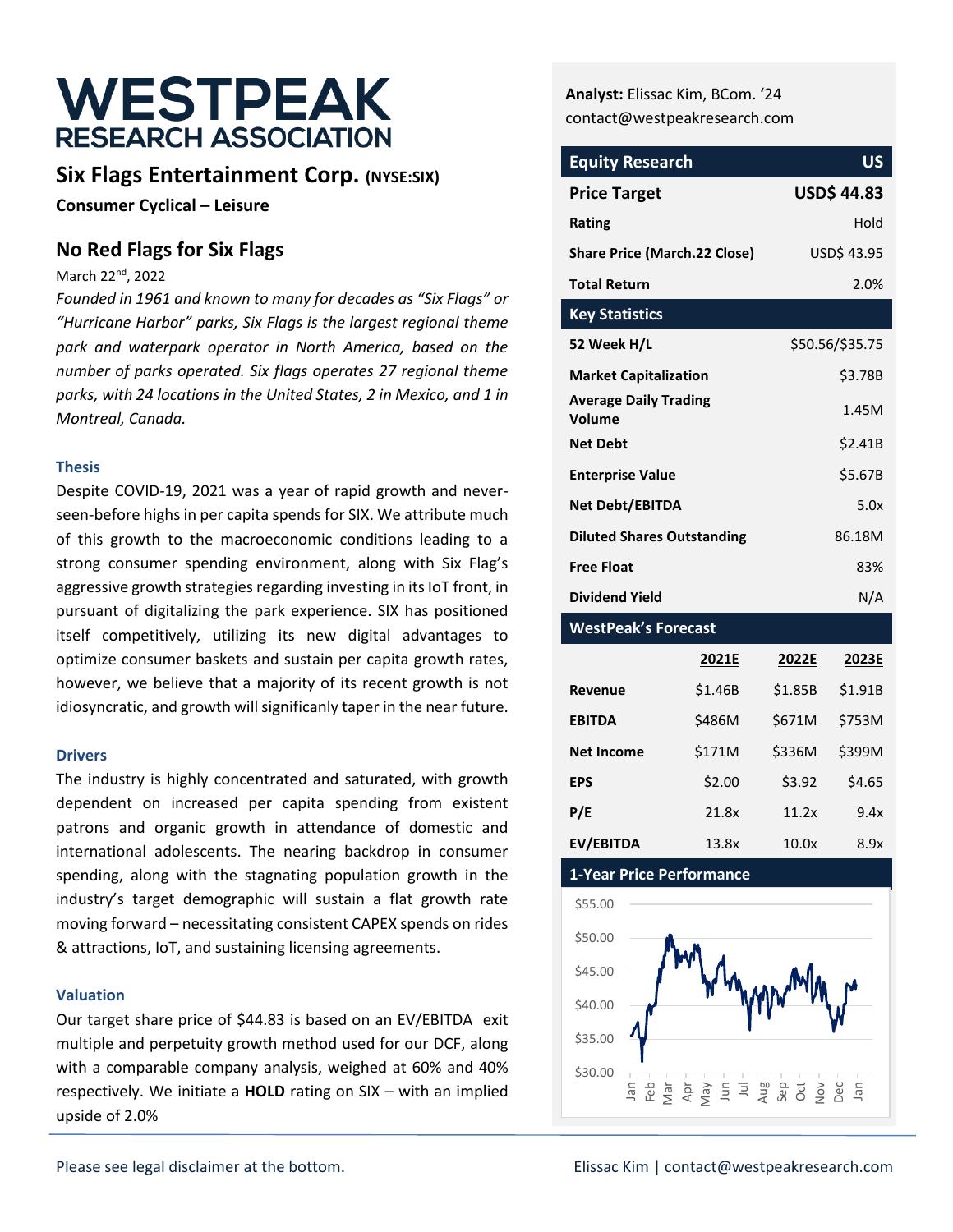

# **Business Overview/Fundamentals**

### Company Overview

SIX is one of North America's leading theme park operators, providing state-of-the-art, thrilling, and nostalgic rides, unique attractions, concerts, shows, restaurants, and a family-oriented entertainment experience for 33 million park enthusiasts. The company operates 27 parks across 19 distinct and strategic locations within North America, covering highly designated markets including New York, Los Angeles, Chicago, and other attractive destinations for both domestic and international travellers. SIX offers the largest portfolio of "thrill rides" in the industry, operating 940 rides, and over 150 roller coasters.

#### Theme Parks

#### **Strategic and Diversified Locations**

The humble beginnings of one park, Six Flags Over Texas, in 1961, showed great promise, attracting over 500,000 guests during its first and short-lived season of 45 days. Currently servicing 33 million attendees, as per pre-COVID levels, SIX has strategic placements of 27 parks coast-to-coast, covering 11 of the top designated markets, with high serviceable populations within a 50–100-mile radius. SIX is the industry's most geographically diversified operator, capitalizing on its wide footprint. Operations across each distinct region allow SIX to hedge against regulatory risks regarding closures and exposure to inclement weather, which highly pose threat to park attendance and financial performance. Unlike industry competitors, SIX operates within closer distances to key markets, allowing its parks to be day-trip locations, unlike most destination-oriented competitors, such as Universal Studios and Disney (NYSE: DIS).



The competitive supply of land zoned for theme park development allows for SIX to benefit from high barriers to entry. The long-lead times running north of four years, along with commitments of \$500-\$700 mm for regional parks of the company's scale, further amplifies such barriers.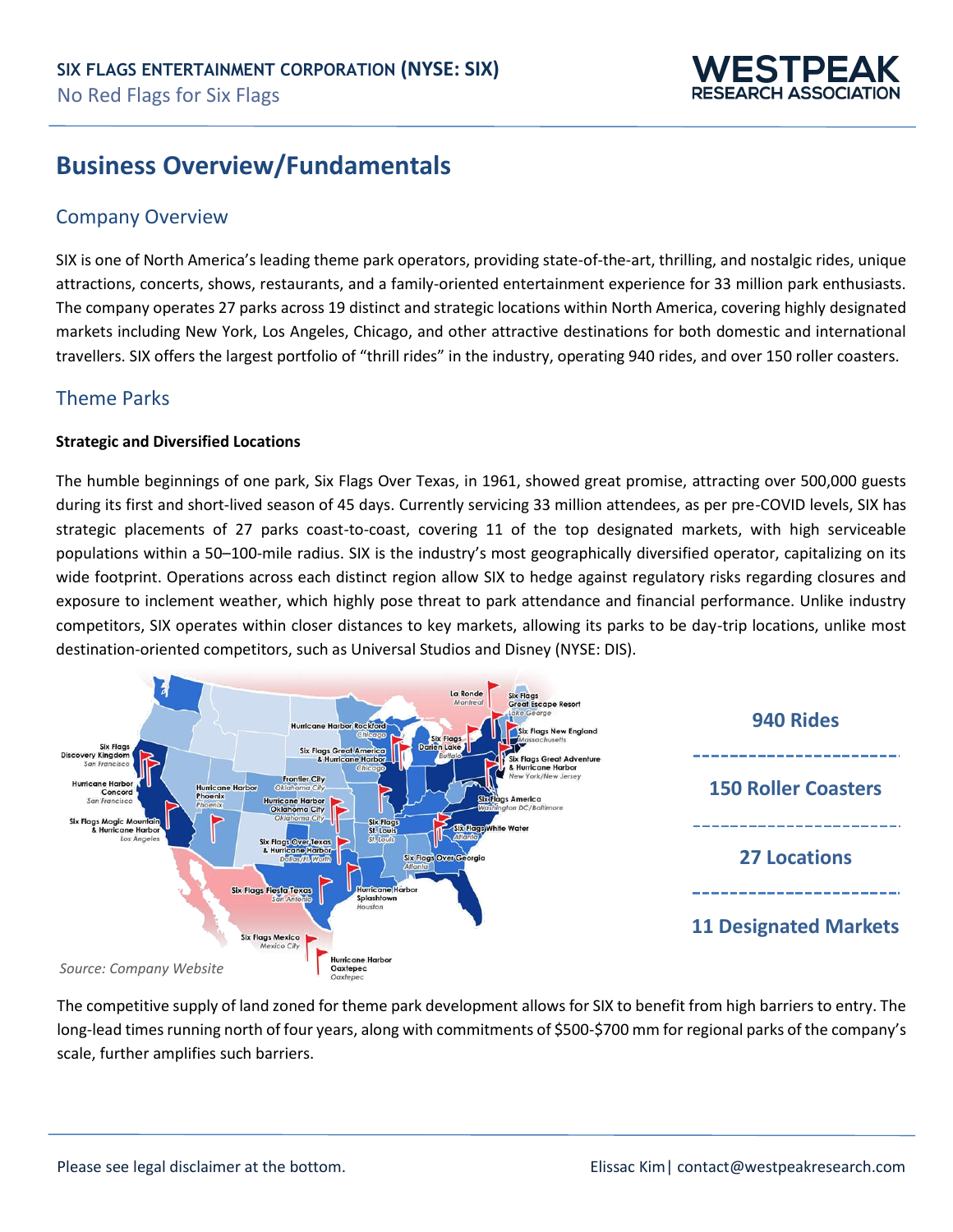

#### **Rides and Attractions**

An aggregate five-year historical growth CAPEX of \$130 mm, translating into a consistent 10% of revenues, displays the company's continuous efforts in investing in new rides, attractions, inpark accommodations, theming and landscaping, and IT infrastructure to enhance the park experience through digitalization. Improving the quality of rides and offering the industry's top-rated thrillers such as the *Wicked Clone, Zumanjaro, The New Revolution, Goliath, Kingda Ka*, and *Texas SkyScreamer*, all further bolster the company's brand equity.



*Source: Company Website*

#### Intellectual Property & Strategic Partnerships

SIX levers its access to globally recognized corporate partners and licensing to further enhance the in-park experience, which is one of the key determinants to perceived park quality. SIX Holds exclusive long-term licenses for usage of certain Warner Bros. and DC Comics characters throughout the U.S., excluding the Las Vegas Metropolitan Area, Canada, and Mexico. These agreements allow SIX to sell merchandise featuring well-recognized cartoon characters at its parks, use them in nationwide advertising, and also use walk-around characters & theming for rides, attractions, and in-park outlets.

SIX also focuses on strategic partnerships to provide its members with a larger breadth of branded product offerings, driving in-park sales growth, while packaging them into season tickets with discounted incentives including meals, snacks, and drinks. Key current and past partners consisted of Coca-Cola, Unilever, CN, Paramount, ICEE, and Activision. SIX continues to expand its portfolio of offerings by leveraging its national scale and localized affinity in operating markets with both National and Local partners. The most recent partnership with Starbucks in Q3 2021 was well-received, currently operating in 2 locations, which is set to expand and further improve the culinary experience at all locations.



*Source: Company Website*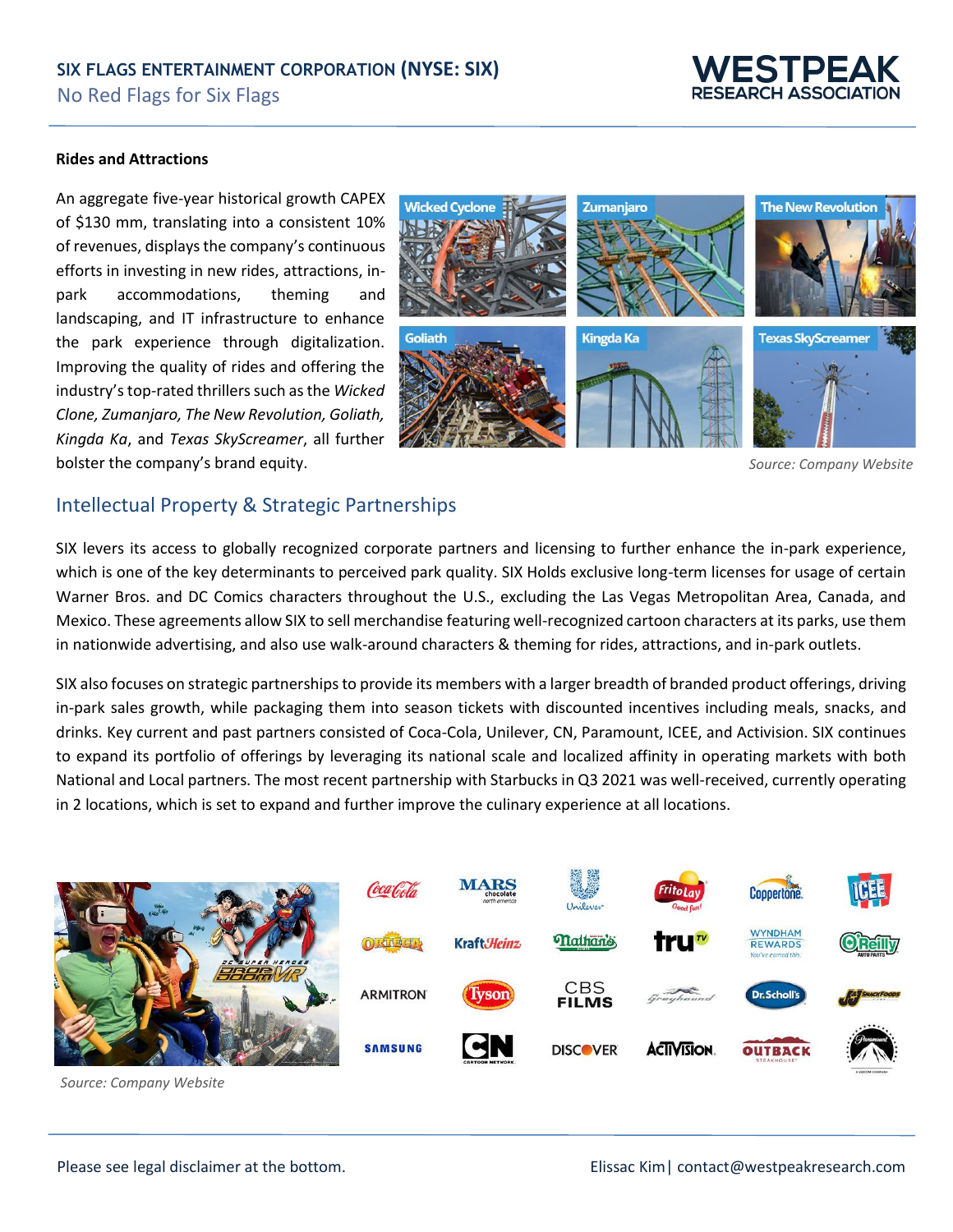# ESTPEA SEARCH ASSOCIATION

#### Revenue Analysis

Revenues in the theme park industry are driven by admissions, in-park spends on food, beverages, & merchandise, and lastly sponsorships, accommodations, & international agreements. Three key metrics indicate performance: Park attendance, Admissions Per Capita (APS), and the In-Park Spends Per Capita (IPSC). SIX has historically derived 55%, 38%, and 7% respectively from each segment, unlike the industry average of 62%, 29%, and 9% (IBIS World) - emphasizing the importance SIX places on driving IPSC as a regional operator.

#### **Admissions Revenue**

The company's admissions consist of single-day tickets and Monthly Membership Programs that range across four tiers, along with a loyalty program. Members are referred to as the "Active Pass Base" (APB). These different tiers offer members the ability to earn points for in-park rewards redemption, gain access to all parks, discounts, and food and beverage perks.



**Diamond** 

**Basic** 

**Gold Plus** 



The APB is particularly crucial, due to the seasonality of revenues in the industry, where approximately 75% of park attendance and top-line revenues occur during the 2nd and 3rd quarters, falling between Memorial Day and Labor Day. Season pass holders contribute higher aggregate revenues across the year than a single-day ticket holder because of the multiple visits and increased in-park spends. Seasonal-pass holders made up 56% of attendees in 2020, along with 63% in both 2019 and 2018, with a sharp decline due to the pandemic. The APS has shown a three-year growth rate of 1.5% before the pandemic, experiencing abnormal growth upon the pandemic, experiencing 6.2% and on track to experience over 20% in 2020 and 2021 respectively. This is further reflected by admission revenues also experiencing a CAGR of 4.5% prior to the pandemic since 2016 – running upwards of \$815mm.

**Platinum** 



#### **Revenues: Quarterly Composition 2015 - 2019 (USD mm)**

#### **Park, Food, Merchandise, & Retail**

**Diamond Elite** 

SIX continues to optimize its retail and food & beverage strategy by engaging in strategic partnerships with key vendors, implementing new pricing architectures, and digitalizing the consumer experience to increase inpark spends. Prior to the pandemic, IPSC grew at an annualized 0.30%, remaining stagnant. Recent growth initiatives focused on recognizing consumer spending habits and product optimization, supplemented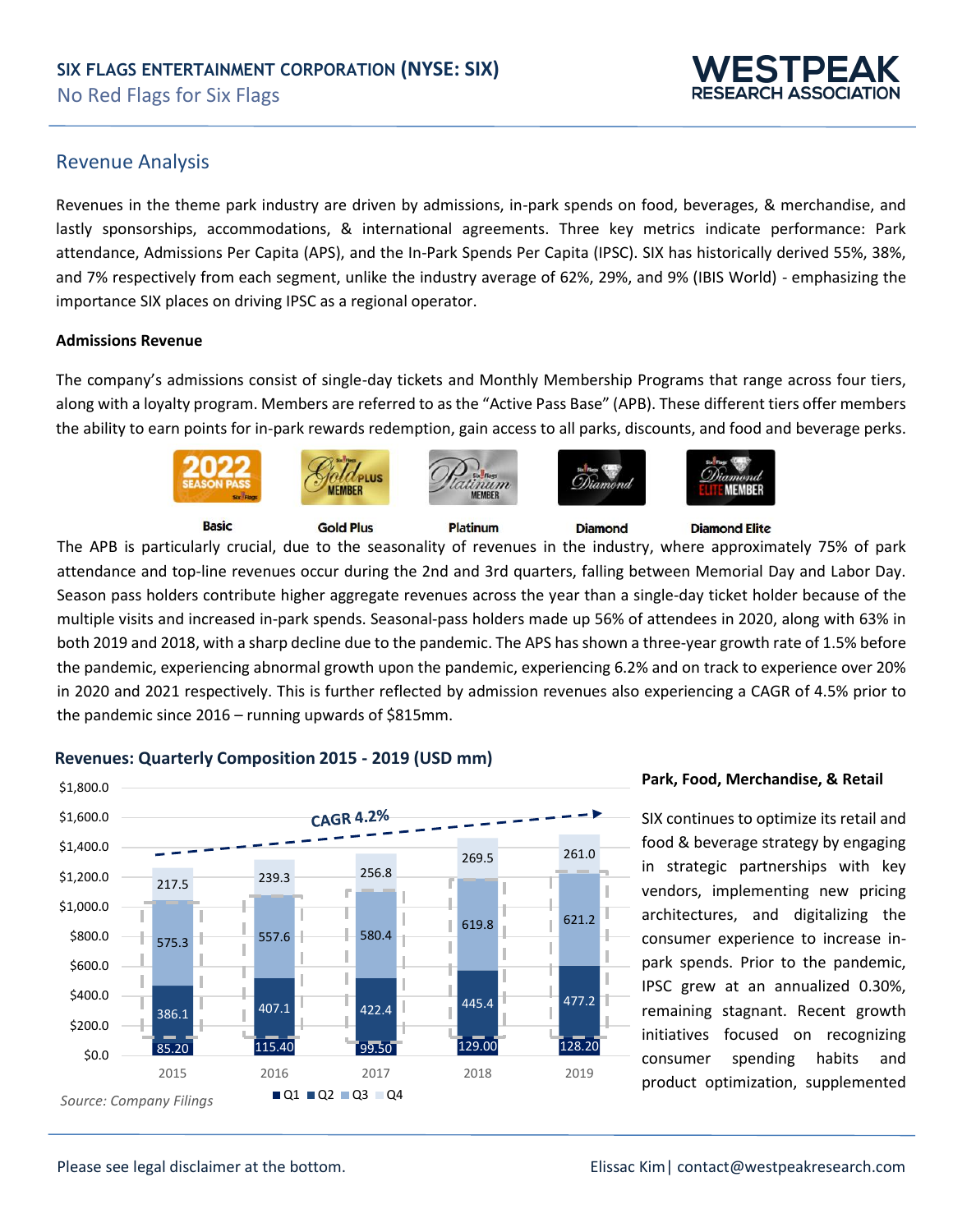

by the healthy spending environment have bolstered IPSC, exhibiting YoY growth of 23% as of Q3 2021 - surmounting a \$23.23 IPSC.

#### **Sponsorships, Accommodation, & International Agreements**

In light of the COVID-19 pandemic, revenues from sponsorships, accommodations, and international agreements were heavily impacted. Closure and contract termination caused a \$70 mm incremental loss, a YoY decline of 72% from FY 2019 – FY 2020. A portion of losses originated from the termination of contracts with Six Flags over China and Dubai reflecting a \$13.90 mm reduction in revenues. This was also the loss of the company's only form of international expansion.



#### **Segmented Revenue 2015 - 2019 (USD mm)**

**Company Strategy & Growth Initiatives**

SIX focuses on three key pillars to drive growth across attendance, IPSC, and APC: Digitalizing the guest experience, improving operational efficiencies, and pursuing financial excellence. The company has been making strides amidst the pandemic by focusing on digitalizing the park experience, which has proven to be a key driver for financial growth. The company's current initiatives are aiming to deliver \$80 to \$100 mm in incremental run-rate EBITDA once attendance levels reach pre-pandemic 2019 levels, currently on track to capture \$30-\$35 mm in 2021. Following the termination of the company's international contracts, SIX has quickly shifted to refocusing on building out its core domestic portfolio, as it navigates its way through the pandemic.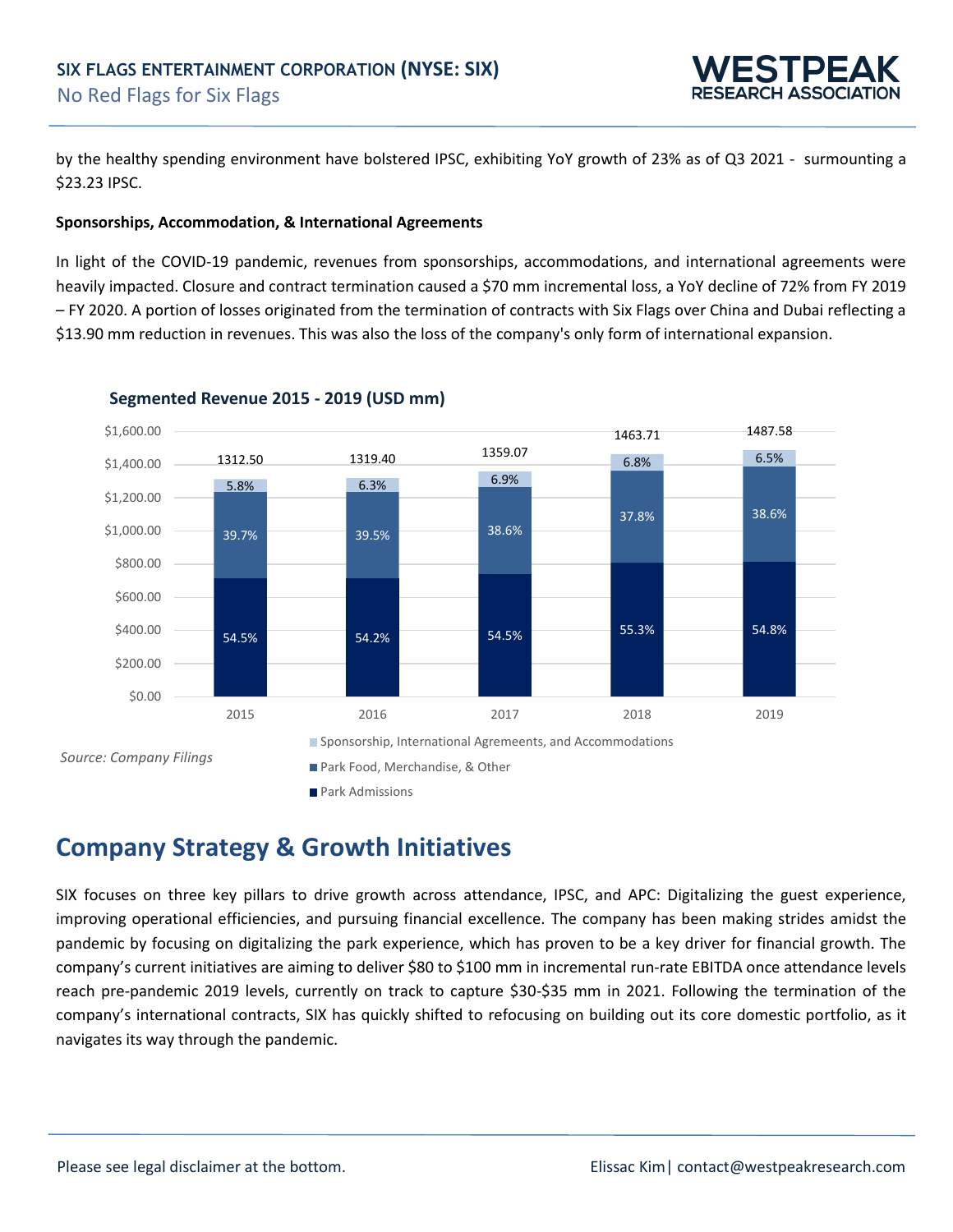

# Modernizing the Guest Experience Through Technology

The proliferation of technology and its significance in enhancing the customer experience has been a focal point for SIX, as it continues to build its current mobile app, improve the digital dining experience, digitalize tickets, passes, and completely transition into a non-cash payment system. Consistent investment into building out the Six Flags Mobile App has opened access to a consumer database that has allowed it to tailor offerings to individual preferences. This CRM transformation has been most significant in the digital dining front, as it opened doors to optimizing key menu offerings to customers for in-restaurant pickup, allowing guests to avoid long lines, which has translated into an increase in basket size and pertransaction spends in 2021, reflected by the 16% growth in in-park spends when compared between Q3 2019 – Q3 2021.







Additional to optimized consumer baskets, SIX has seen double-digit growth in its highest-priced FLASH pass sales, after transforming completely into a mobile system, transitioning from its inconvenient previous form-factor. The digital FLASH pass allows customers to reduce ride wait times by simply scanning ride QR codes, allowing them to skip long lines for both picking up the previous form-factor pass and also by lowering wait-time latency.

Further amplifying the company's efforts to increase ticket yields through dynamic pricing, the ease-of-access and convenience to a digitalized FLASH pass has allowed SIX to capitalize on the phenomenon of price discrimination. The frictionless ticket and pass-purchasing experience has made it easier for SIX to access those with a higher propsenity to spend, especially on the company's most expensive item – the FLASH pass. The implementation of digitalized tickets and passes has materialized in 2021, as respective revenues, despite falling-short 2% of pre-pandemic highs has been achieved through 86% attendance rates as of Q3, supplemented by the high-spending environment.

The strong consumer spending environment, as reflected through record high IPSC is expected to moderate into the foreseeable future, however, still expected to far exceed 2019-highs, providing a runway for strong in-park revenues as attendance levels climb to 2019 levels. Given the highly saturated nature of the domestic market, SIX places emphasis on reducing friction by providing the digital and omnichannel park experience , as to bolster spends per existent capita.

### Operational Efficiencies: Cost Initiatives

The company further focuses on reducing operating expenses and continuously expanding margins. Key initiatives look towards automating labour in parks and optimizing park-level variable labour through its new piloted model. Managing variable labour is emphasized through the seasonality of workers, with 94% seasonal and 6% full-time hires in 2020.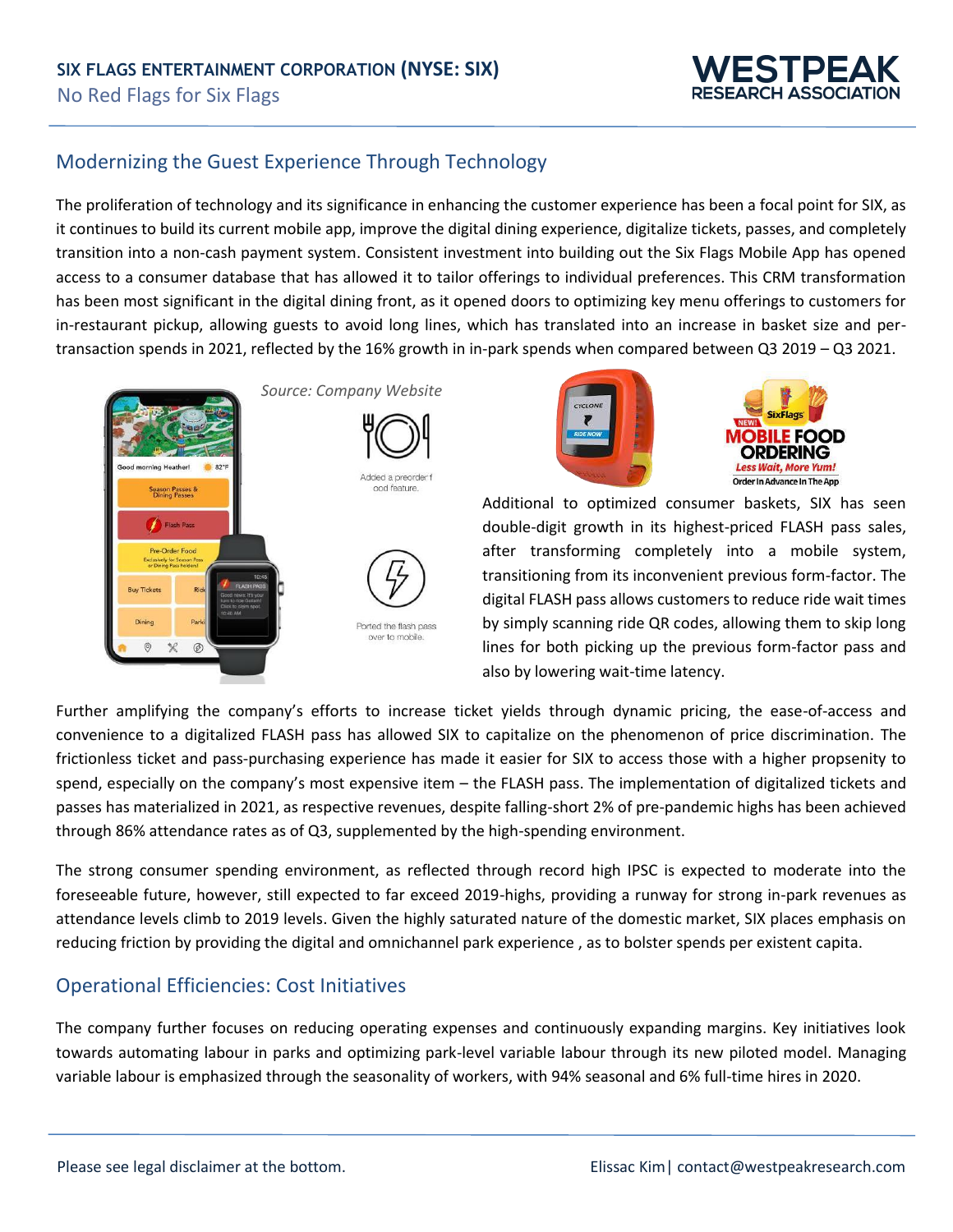

Efforts to reduce operating expenses in 2020 included cutting full-time headcounts by 10% through closing two satellite offices and negotiating procurement costs with key vendors, aiming to maintain consistent industry-leading margins. However, strong headwinds addressing labour costs pose a threat to incremental cashflows. SIX has maintained aboveaverage operating margins for five-years, consistently pursuing cost-cutting initiatives, tied to aggressively digitalizing the park experience to reduce variable labour costs, reducing marketing spends, and negotiating with key suppliers to reduce procurement expenses.



#### **Industry's Average Operating Margin vs Competitors**

# **Industry Analysis**

### U.S. Amusement Park Industry

The amusement parks industry is a highly concentrated market, with 2021 market share being distributed between five key players, capturing 94% of market share as of Q3 2021. This concentration is further defined by the 5.8% annualized decline in operators from 2016 to 2021, totalling 374 current enterprises in the industry as of the current quarter – amplified by the industry's high operating leverage. COVID-19 caused unprecedented disruption in the industry, with 20 top players experiencing a staggering 72.2% decline in attendance, however, have made a sharp recovery in 2021 with SIX operating at 86% attendance rates as of Q3, from 2019 highs. Despite the 62.13% decline in industry revenue in 2020, we believe that over the next five years, the industry will grow at a CAGR of 9.8%, recovering pre-pandemic highs to 19.7 billion by 2026 (IBIS World). Amidst the rising concerns of newer variants, we remain optimistic about the steady recovery of the industry due to two key factors. First, the changed regulatory approach by the Biden Administration, of avoiding business closures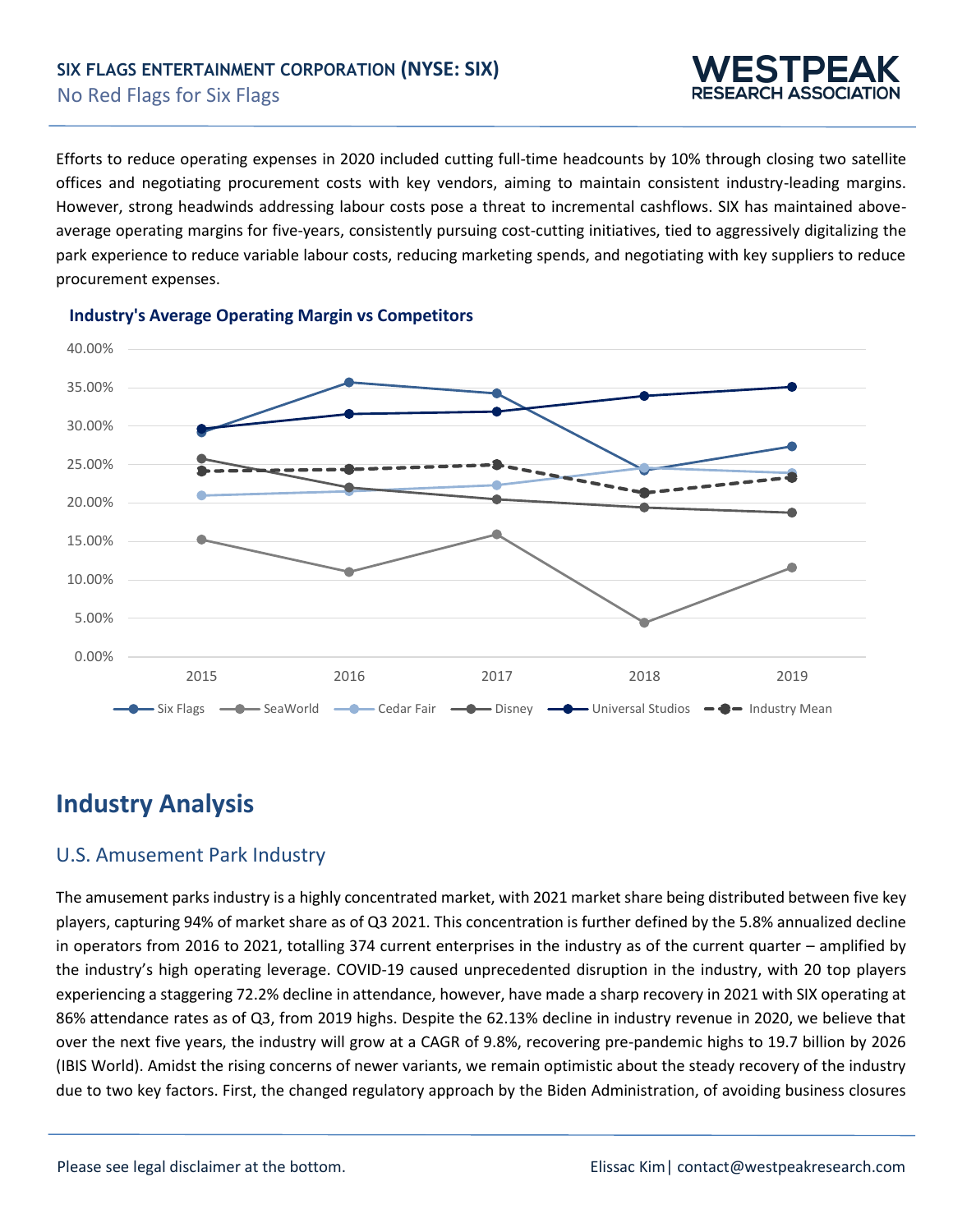

as a combative option to variants. Second, the impact of new variant developments on regional operators poses a smaller risk than to destination parks, due to the localized and lower-commitment nature of attendance. We attribute this growth to come from key drivers, which are levels of disposable income, consumer spending habits, and lastly the number of adolescents ages 10 to 19, the industry's key demographic. Material evidence of our optimism on recovery can be found in the following analyses of drivers.

#### Internal Competition

The amusement park industry is a mature, concentrated, and saturated market, where success is driven by attraction and retention. The factors that determine park attractiveness are the following: Location, price, uniqueness and perceived safety and quality of rides and attractions in the park, the atmosphere and cleanliness of the park, the quality of park food and entertainment, and ease of travel to the park. The high upfront entry costs as mentioned before, running upwards of \$500-\$700mm to simply develop a regional park, not accounting for tight-zoning regulations, further supports the 94% concentration between the five key players.



SIX, is in a unique position, wherein destination operators

capitalize on their ability to tell a story by heavily leveraging exciting rides backed by exclusive licensing of fan-favourite characters, however, Six Flags, as a regional operator, differentiates itself from competing regional operators such as Cedar Fair LP and SeaWorld, by also providing unique theming through their DC and Warner Bros. licenses. Regarding the ease of travel, regional parks aim to provide a location advantage compared to destination parks such as Disney and Universal. Regional parks focus on providing ease of access, usually in the form of providing more parks and locations closer to serviceable markets. This is further supplemented by providing competitive pricing for admission rates by offering discounts and promotions, with guests associating tickets with great value.

Lastly, the industry has been experiencing a rapid transition in CAPEX spends, as it has been gearing towards IoT expansion (Internet of Things). SIX has claimed market leadership ahead of primary regional competitors Cedar Fair LP and SeaWorld Entertainment, bolstering its mobile-app functionalities and following Disney's omnichannel approach to the park experience. We believe the integration of IoT into the guest experience has been quickly necessitated by both internal and external competitors – if operators want to remain afloat and capture as much of the limited growth. IoT and the use of technology in the amusement park industry have now become a tool for operators and not a unique competitive advantage as perceived five years prior.

### External Competition

Although destination parks experience less exposure to competition from other forms of entertainment, regional parks, due to their proximity to metropolitan and urban areas, along with cost-leader strategies face fierce external competition. Key competitors consist of all alternative ways consumers choose to spend their leisure time, such as live sporting events,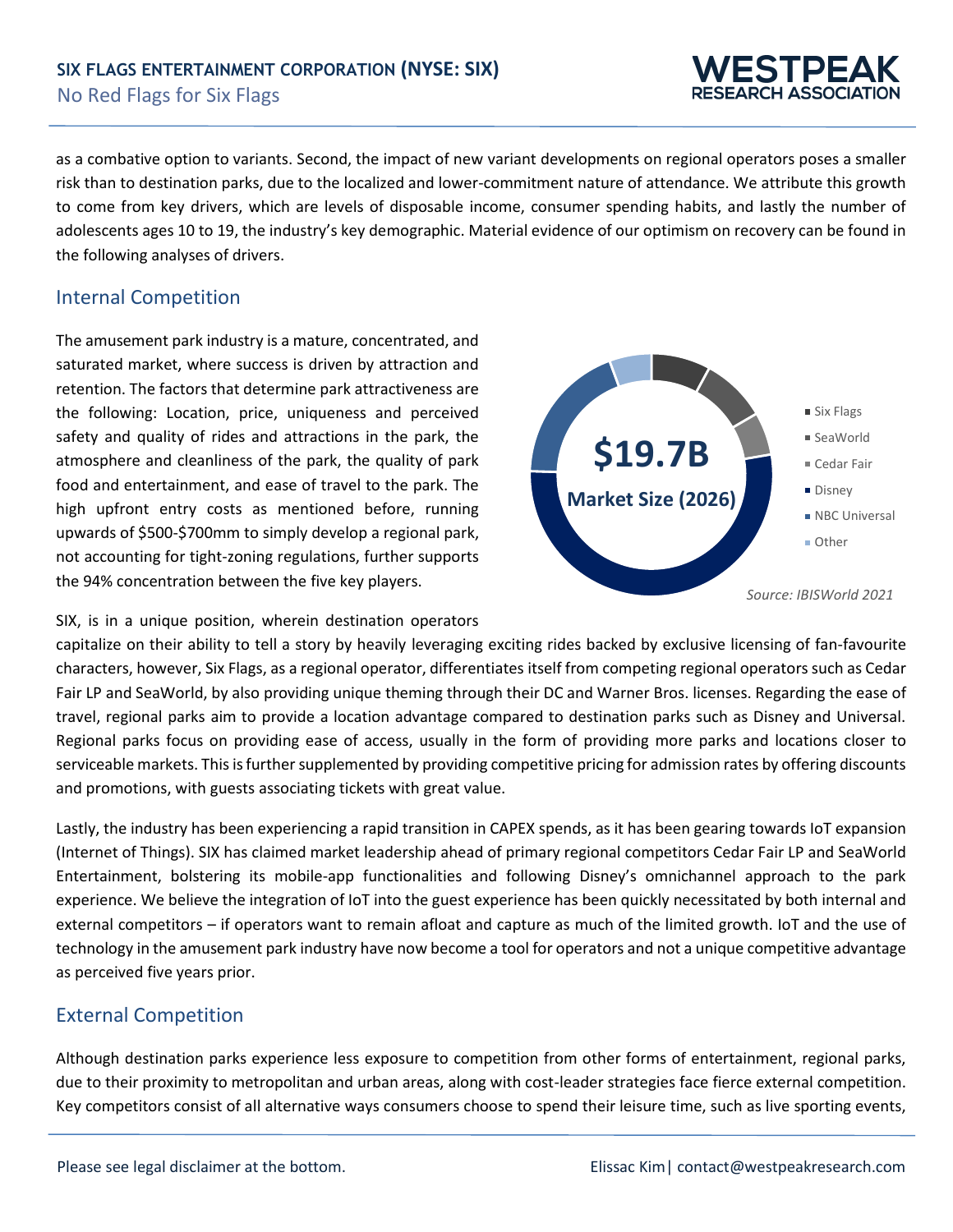

music and food festivals, movie theatres, and other forms of outdoor activities. During economic contractions, however, regional theme parks can boast their resiliency due to lower operating expenses relative to their lower pricing strategy, which maintains their customer base, and stability during normal economic circumstances. The quick recovery in park attendance, along with its increasing active pass base (of 3% YoY), further supports SIX's claims on economic resiliency and customer loyalty – following the regulatory lifts punishing non-essential businesses.

# **Drivers**

### Consumer Spending and Income

The leisure subsector, falling under consumer discretionary, largely depends on the availability of disposable income. Disposable income saw healthy growth from 2015-2019, with a surge caused by low-interest rates and high levels of capital. Despite more recent pandemic-induced volatility, and yet much higher average levels of disposable income, periodic lows are still above expected rates under pre-COVID growth projections. However, amidst uncertainty around inflation and the Ten-year treasury interest rate climbing to near-term highs, currently, at 1.766% (CNBC), the believe current market sentiment indicates a moderation in consumer spending soon, as estimated by IBISWorld analysts. While the market braces for multiple interest hikes, the nominal change in wages along with lower-than-expected unemployment rates, maintain purchasing power and for the time being, sustains the high levels of disposable income as seen during the pandemic. Following the nominal wage inflation, although spending increased, operators have also felt the increase in seasonal wage rates through contracting margins. SIX anticipates this to materialize through an incremental cost of \$40 mm in 2021, reducing its target run-rate EBITDA of \$600 mm to \$540.

Per capita disposable income is expected to rise at an annualized rate of 2.69% over the next six years to 2026 (IBIS World). This phenomenon materialized through growth seen in the IPSC as per the company's performance, along with the 3% growth in the Active Pass Base from 2019 highs, surmounting near 7.6 million members – indicating high levels of pent-up demand.



#### **Per Capita Disposable Income Forecast (5Y) 5Y Market Size Forecast (USD bn)**

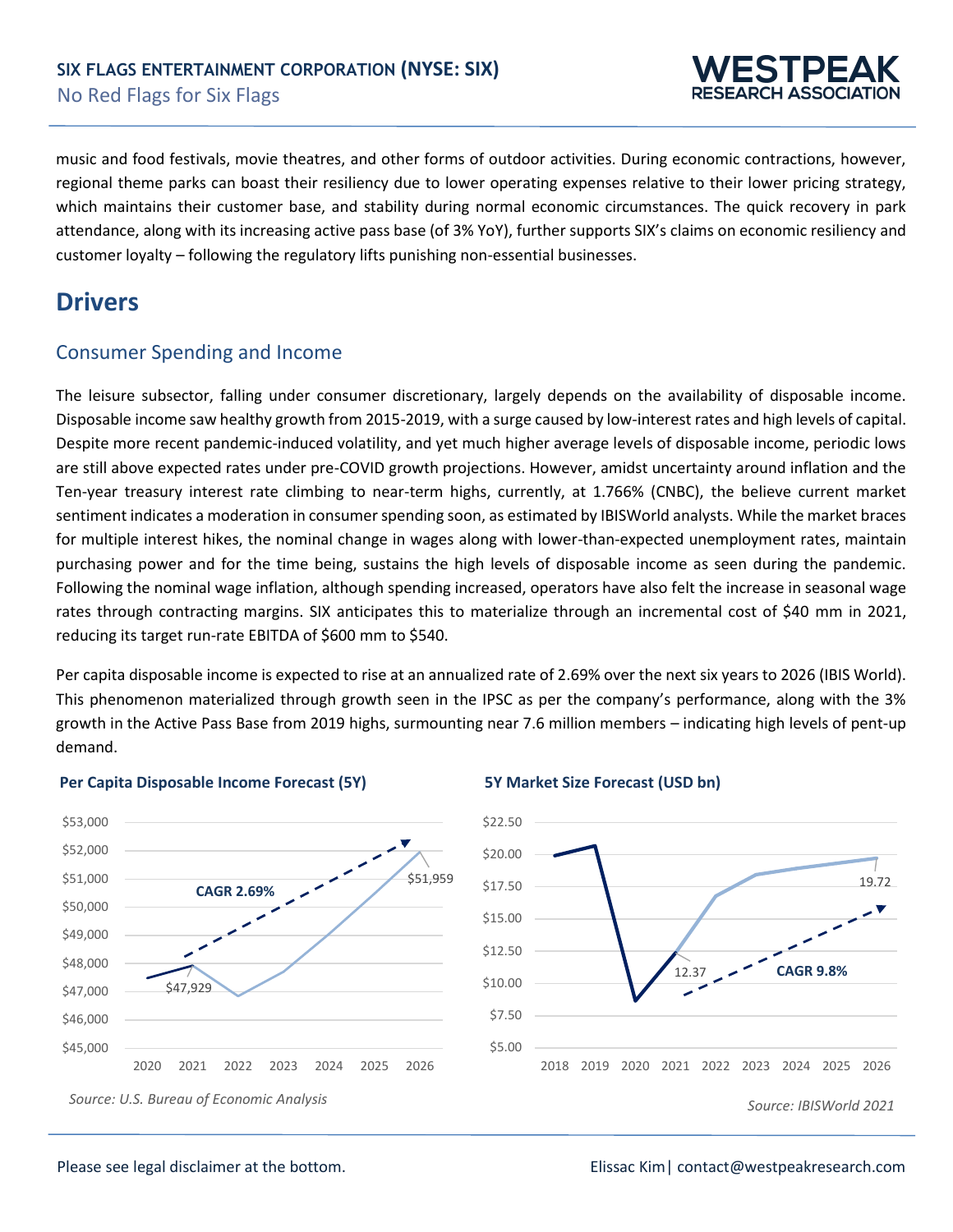

### Target Populous: Ageing Adolescents

The target demographic within the theme park and waterpark industry are the guardians of children and adolescents ranging from as young as 10, up to 19. Current forecasts according to the Census Bureau, estimates that adolescents are to account for roughly 12.4% of the US population in 2022. It is also projected that the marginal number of adolescents will decline, as it has remained relatively stagnant the past five years, with a CAGR of -0.04%, standing at around 41.77 million adolescents. Despite the anticipated stagnancy in the primary demographic, the robust recurring revenue model of seasonal passes in the theme park industry, along with continuous attraction additions, has yet to see stagnating or declining growth, even during pre-pandemic times. We explicitly see this with SIX; a regional operator who experienced YoY consistent growth, growing up to \$1.5 billion, prior to the pandemic in 2019. We anticipate the company's high customer retention and loyalty, along with industry leadership allows penetration into similar markets that have yet to experience US theme parks and waterparks – which has yet to be executed by Six Flags, as it focuses on reinvesting in its current core business across North America. We remain cognizant of the sensitive nature to brand equity and customer loyalty, however, also believe that SIX's resilience through the pandemic has been a testatement to customer loyalty.

#### Summary of Findings:

The industry's growth prospects (an anticipated five-year recovery to 2019 highs), maturity, and high concentration indicate that SIX operates in a market with little optimism for the foreseeable growth in the total available market. Increasing cashflows would be derived from leaner management (by finding operational efficiencies), increasing the IPSC of the existing loyal customer base, or by capturing new market share from competing regional or destination operators. These findings affirm the company's solid strategic positioning as it focuses on increasing per capita spending through park digitalization, which has already proven to be a strong determinant to its recovery and outperformance, reinvesting in new attractions by maintaining consistent CAPEX of 10% of revenues, sustaining its licensing agreements, and pursuing costcutting initiatives. However, some concerns around reduced marketing efforts (as of FY2020's reduction in advertising spends) may pose some concern to attracting new guests, especially during times of sub-optimal attendance levels of patrons within competing parks.

# **Environmental, Social, and Corporate Governance (ESG)**

#### Environmental Responsibility

As the industry's largest regional operator, SIX has remained conscious of the high volume of resource and waste production pertaining to entertaining their guests. The company has made claims on making meaningful advancements on energy management, water conservation, waste reduction, recycling, and more recently, adopting solar power throughout operations, as to reduce greenhouse gas emissions. Due to the relatively new implementation of new initiatives, such material effects to the financial performance of SIX has yet to be determined. However, we believe keeping the project lifespans in mind, it will surmount to a significant advantage for SIX, regarding both its ability to position itself as a green operator, and also the financial benefits resulting from resource reduction.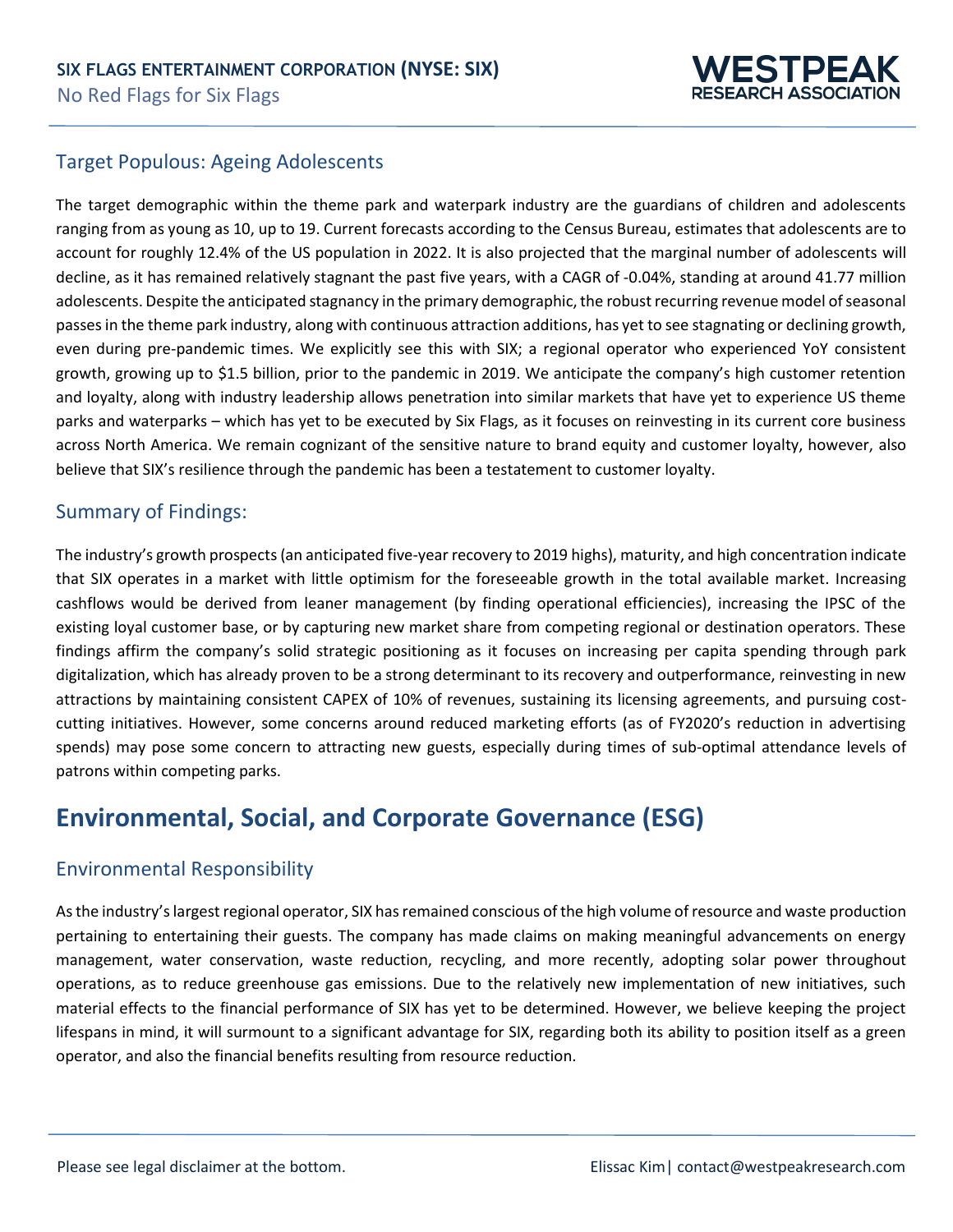

**Solar Power** capabilities were developed in two parks, Six Flags Great Adventure and Six Flags Discovery Kingdom. Current plans indicate that SIX will integrate a third solar-generated park by Q1 2022, anticipating capacity across the three parks to generate more than 42 megawatts (MW). SIX has led the frontier in solar adoption within regional operators, while also realizing savings of more than \$1 mm and \$750 thousand in the two parks respectively – with a 30-year total expected project life. SIX currently operates under 20.1% in renewable energies, far outpacing all competitors.

**Waste, water, and recycling management strategies** have consisted of converting restrooms to contactless fixtures, replacing all paper towels with air dryers, and making partnerships with key vendors to launch new initiatives. A recent partnership with the Coca Cola Company initiated a recycling program to divert plastic and aluminum products from entering landfills. Furthermore, Six Flags Over Texas is currently undergoing testing of a new waste disposal system, currently reducing 90% of all landfill waste generated.

**Sustainable Packaging** has been a focal point due to recently increased consumer spending on in-park product offerings, such as food and other branded merchandise. SIX has engaged in sourcing sustainably made products for all dining facilities, including compostable containers and cutlery, and transitioning towards straw-less cups.

#### Social Responsibility

The company's unique offering of Six Flags Wild Safari and Discovery Kingdom impose concerns surrounding animal welfare and fair treatment – currently conserving 1200 animals at the two parks alone. SIX voices that the primary missions of these parks are solely to (1) Inspire future generations to conserve animals and their habitats (2) Provide an entertaining and educational experience for attendees. Abiding by the highest of animal-care standards, SIX is a member of the Zoological Association of America (ZAA) and are federally regulated by the United States Department of Agriculture (USDA). Furthermore, their animal facilities and treatment processes are all within compliance with the USDA inspection requirements.

SIX further emphasizes the importance of sustainable sourcing of raw materials, foods, and merchandise. The company's internal supply chain management operating procedures focus on one primary vendor criteria – strict waste disposal requirements. We, however, believe there is room for progress in the company's approach to social responsibility – ethical and responsible production of said goods and merchandise. SIX has focused on waste disposal and sustainable product sourcing, however, their consideration for ethical production and scrutinizing the wall behind the vendor's production and sourcing practices is something that the company has yet to voice progress on.

#### Corporate Governance

SIX aims to undergo periodic board refreshments as to provide diversity in not only race, gender, ethnicity, and age, however, in opinions. With six of seven board members being independent, there is a 33% female representation, along with another 33% ethnic diversity rate. We believe SIX has kept true to its values in perspective diversification, with six of seven being independent outsiders of the company. The company also strives to ensure senior leadership diversity, with current ethnic diversity falling short of 30% and female representation short of 50%. We believe although improvements in ethnic diversity can be improved on, such progress comes with more periodic refreshments in leadership – which the company has recently began focusing on.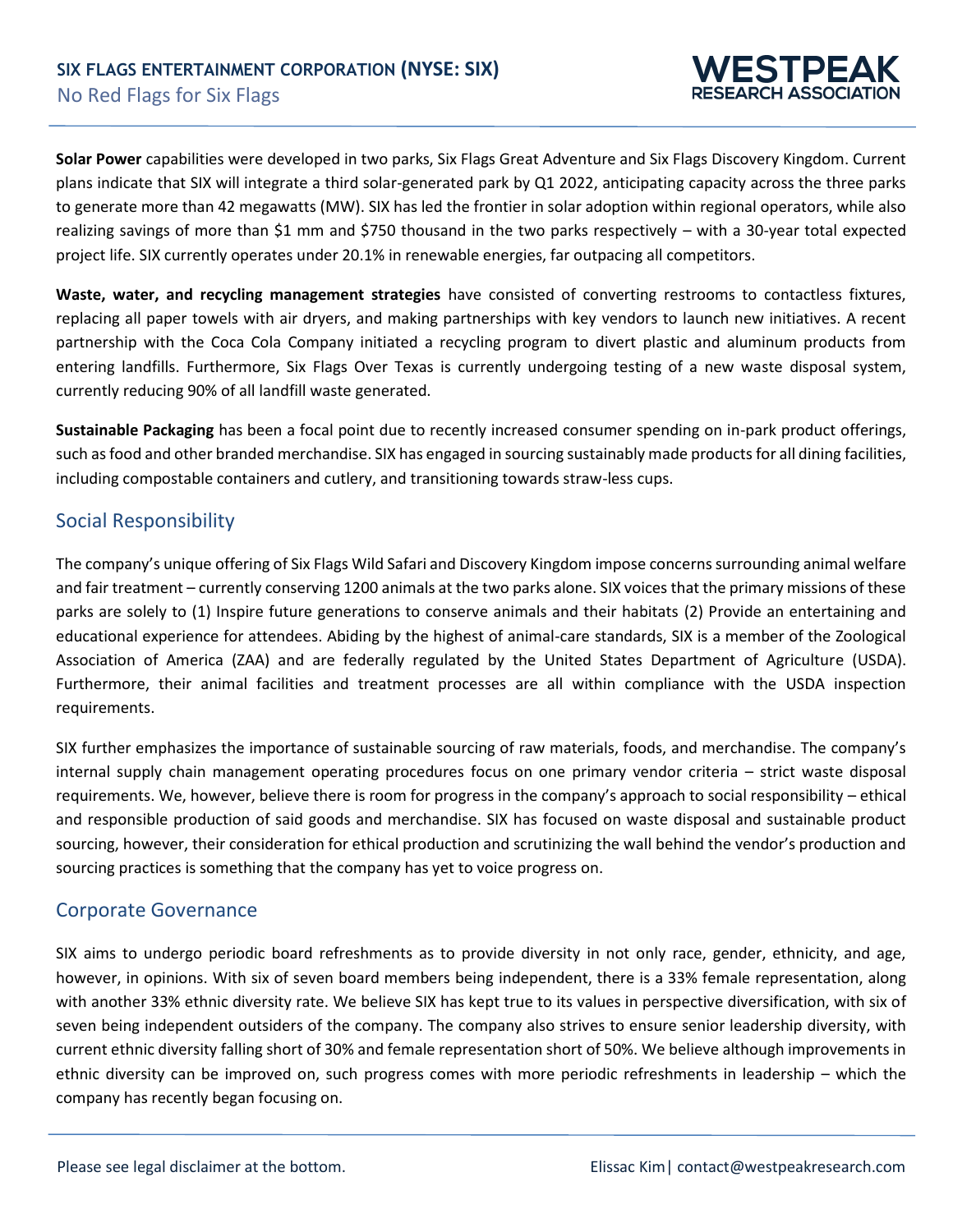

According to widely regarded ESG ratings from Refinitiv's Sustainalytics, SIX remains at an environment risk score of 14.0, Social risk score of 11.9, and a Governance risk score of 3.9, surmounting to an ESG score of 29.8. The weighted controversy score is below the industry average of 2.2, with SIX maintaining a 2.0. Furthermore, key competitor Cedar Fair LP (NYSE: FUN), maintains an ESG score of 31.72, making SIX a more sustainable operator.

# **Catalysts**

### Reduction of Incremental Revolving Credit Commitments

In the wake of COVID-19, SIX amended their credit facility by increasing incremental revolving credit commitments by \$131 mm in 2020, from \$350 mm to \$481 mm. In an attempt to bolster liquidity, they also added in the covenant to suspend the Share Repurchase Program and payment of dividends until December 31st, 2022, or until the credit facility reduces incremental revolving credit commitments back to \$350 mm. The currently suspended Repurchasing Program permits an incremental repurchase of \$231.7 mm in shares. If the revolving credit commitment is decreased prior to the expected unsuspension date, the impact of resuming the program would result in a lower outstanding share count, resulting in a higher relative stake per share. We believe it would be reasonable to assume it would precipitate an increase in share price.

### Anticipated Interest-Rate Hikes May Spur Near-Term M&A

After the termination of two international expansion initiatives (Six Flags over China and Dubai), SIX refocused on building out its core domestic portfolio and earnestly navigating through the current pandemic. Following the termination of expansion efforts and capital distribution to investors, SIX currently sits on a record \$390 mm in cash, maintaining its highly liquid position. Given the surprisingly quick recovery in attendance, optimistic outlook despite variants, low-interest rates, access to excess cash, and soon-to-hike fed rate, it may indicate a nearing acquisition for SIX.

In 2019, SIX made an offer to acquire Ohio-based competitor Cedar LP (NYSE: FUN) for \$4 billion, at a target share price of \$70.00, however, was quickly turned down. Despite the rejection, CFO Sandeep Reddy voiced that the company is "always looking at opportunities". Acquisition of Cedar LP would mean a 5.7% gain in market share, quickly making SIX a direct competitor to leading destination operators Disney and Universal, ranking SIX the third-largest market player. Taking into account SIX's precedent attempts of acquiring a competitor, its current liquidity position, the urgency to accelerate M&A endeavours, and lastly, no current initiatives to drive market expansion, we believe SIX may engage in an acquisition. Given the highly concentrated and saturated industry, such strategic acquisition would be a major driver in top-line sales, bolstering free cashflow growth, resulting in a higher share price.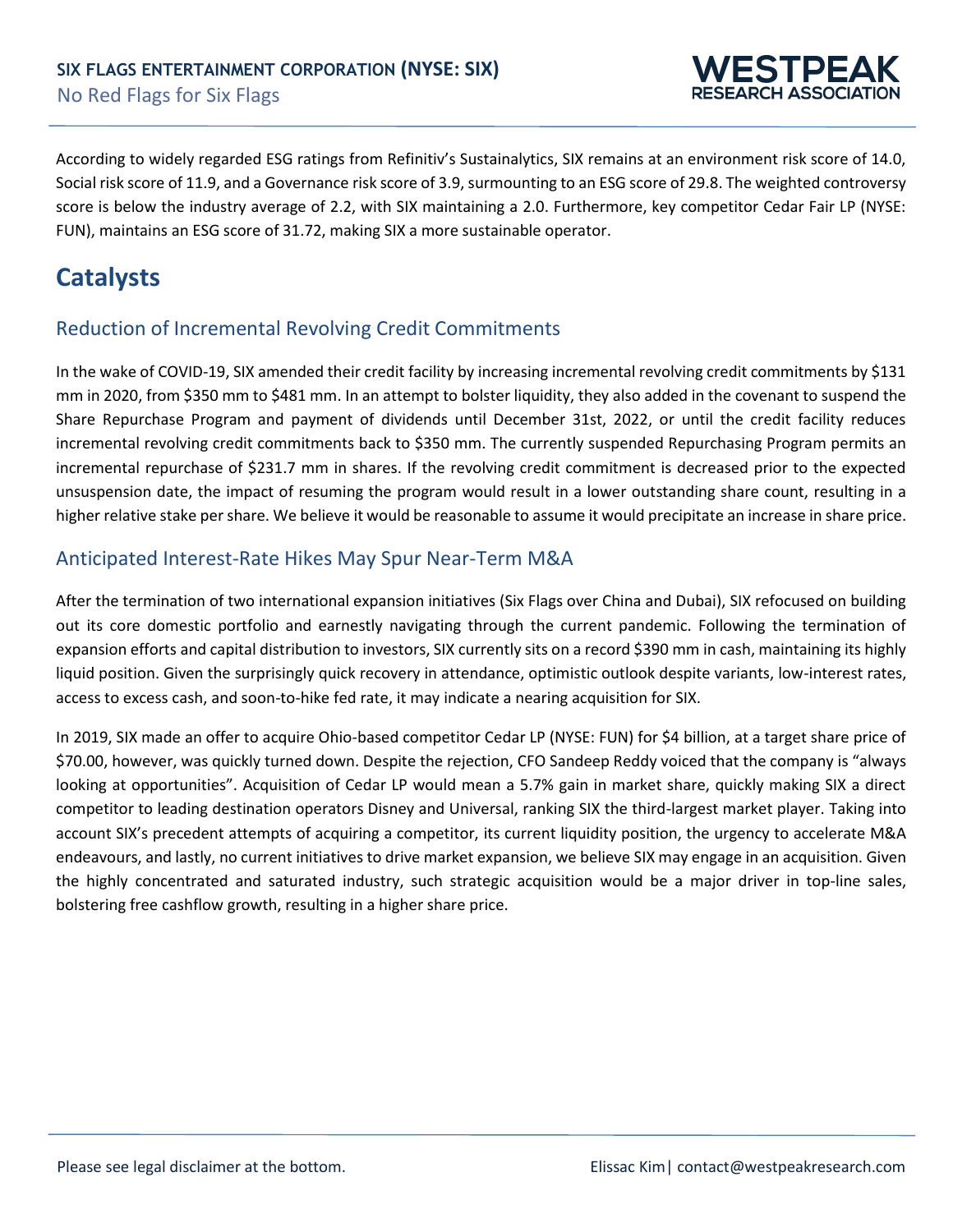

# **Management Team**

### Selim Bassoul – President and Chief Executive Officer



Selim Bassoul was appointed President and Chief Executive Officer in November 2021, replacing Michael Spanos. With a sudden change in management, Bassoul served as a director and as the Non-Executive Chairman of the Board from February 2021 to November, before he took over. Prior, Bassoul served as President and Chief Executive Officer, and Chairman of Middleby Corporation, a manufacturer of foodservice and processing equipment, from 2004 to 2019. He also served on the boards of Confluence Outdoor, Piper Aircraft, Inc., and Scientific Protein Laboratories LLC. Bassoul holds a Bachelor in Business Administration from the American University of Beirut, and an MBA in Finance and Marketing from Kellogg School of Management at Northwestern University.

Due to Bassoul's current short-lived tenure, we anticipate that his compensation will be similar to prior Chief Executive Officer Michael Spanos'. Spanos in 2020, reported a base salary of \$939,916 (12.9% of total compensation), and a Stock Awards of \$6,306,400 (87.1% of total compensation). Bassoul, recorded December 14th,2021, held a 0.63% position in Six Flag's common stock, amounting to a current market value of \$22,844,599.

### Sandeep Reddy – Executive Vice President and Chief Financial Officer



Sandeep Reddy joined Six Flags as the Executive Vice President and Chief Financial Officer in July 2020. Prior, Reddy served as the Chief Financial Officer of Guess, Inc. the contemporary clothing and accessories retailer from July 2013 to December 2019. Before his service at Guess, Reddy served as Vice President and European Chief Financial Officer of Guess for 1 year in 2010, covering financial planning, treasury, accounting, and tax. He started his career in 1997 with Mattel Inc., a leading global toy manufacturer, ultimately serving as the Vice President of Finance and Supply Chain for the European cluster into 2010. Reddy holds a Bachelor of Honors in Economics from Delhi University and an MBA from Cornell University.

In 2020, Reddy's reported base salary was \$240,000 (11.8% of total compensation), and his Stock Awards was \$1,800,000 (88.2%). Reddy, as of March 8th, 2021, held a 0.11% position in Six Flag's common stock, amounting to a current market value of \$4,168,089.

#### Management Findings

The sudden change in management from Michael Spanos to Selim Bassoul caught all investors by surprise, given Spanos' and Reddy's successful efforts in navigating SIX through the pandemic – having paved a clear road back to park attendance and revenue recovery. Despite the surprise, it is a welcoming change, as Bassoul carries a long history of performancedriven management. During his 15 years with Middelby, Bassoul increased company revenues from \$100 mm to \$2.7 billion, operating income from \$12 mm to \$535 mm, and drove market capitalization from \$100 mm to over \$6 billion. His experience with driving top-line growth and pinpointing operational efficiencies, we believe will translate into free cash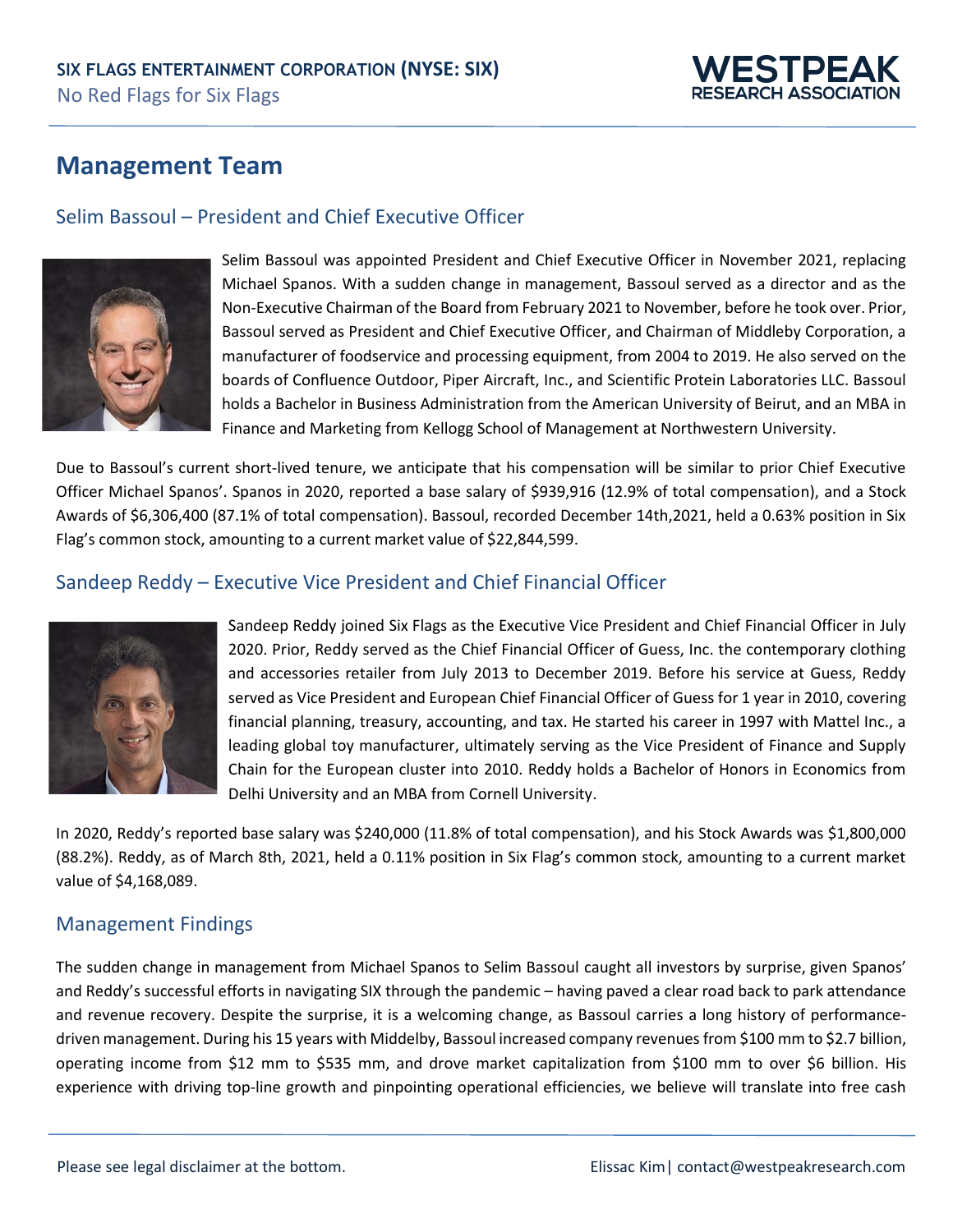

flow growth for SIX moving forward. Furthermore, Bassoul is currently tied to 246,426 in RSUs and 50,000 to 1,200,000 PSUs determined over a three-year horizon, which we believe will drive his commitment to the company's financial excellence. We believe the performance-driven compensation structure, along with their experiences are well aligned with the company's best interest.

# **Shareholder Base, Liquidity, Market Depth**

### Shareholder Base

Of the 85,983,101 shares outstanding, SIX has a free float of 71,121,888 shares, accounting for roughly 82.71%. Institutions make up roughly 87.5% of the free float. H Partners, is an investment management firm with a cooperation agreement, rendering the firm a part of the Board of Directors, Nominating and Corporate Governance Committee, and the Compensation Committee. Insiders account for roughly 1.63% of shares outstanding.

| Holder                             | <b>Position</b> | % Shares Outstanding | <b>Market Value (mm)</b> | Insider (Y/N) |
|------------------------------------|-----------------|----------------------|--------------------------|---------------|
| <b>H Partners Management LLC</b>   | 8,925,000       | 10.38%               | 380.03                   |               |
| Vanguard Group Inc.                | 7,225,974       | 8.40%                | 307.68                   | N             |
| <b>BlackRock Inc.</b>              | 6,787,807       | 7.89%                | 289.02                   | N             |
| Reid-Anderson James (Previous CEO) | 3,975,651       | 4.62%                | 169.28                   | N             |
| Capital Group Cos Inc.             | 2,986,240       | 3.47%                | 127.15                   | N             |
| <b>Citadel Advisors LLC</b>        | 2,241,891       | 2.61%                | 95.46                    | N             |
| Ninety One UK Ltd                  | 2,169,069       | 2.52%                | 92.36                    | N             |
| Wellington Management Group LLP    | 2,122,644       | 2.47%                | 90.38                    | N             |
| Premier Miton Group PLC            | 2,101,912       | 2.44%                | 89.50                    | N             |
| <b>State Street Corporation</b>    | 2,028,278       | 2.36%                | 86.36                    | N             |
| <b>Top 10 Shareholders</b>         | 40,564,466      | 47.16%               | 1727.22                  |               |

# **Liquidity**

The daily trading volume of shares during the last twelve months (LTM) averaged 1,497,085, translating to a low of \$46,229,984 and a high of \$77,474,148 in dollar volume. With most high-volume trading days being earnings seasons, its relatively high LTM trading volume against its free float of 71,121,888 indicates healthy liquidity.

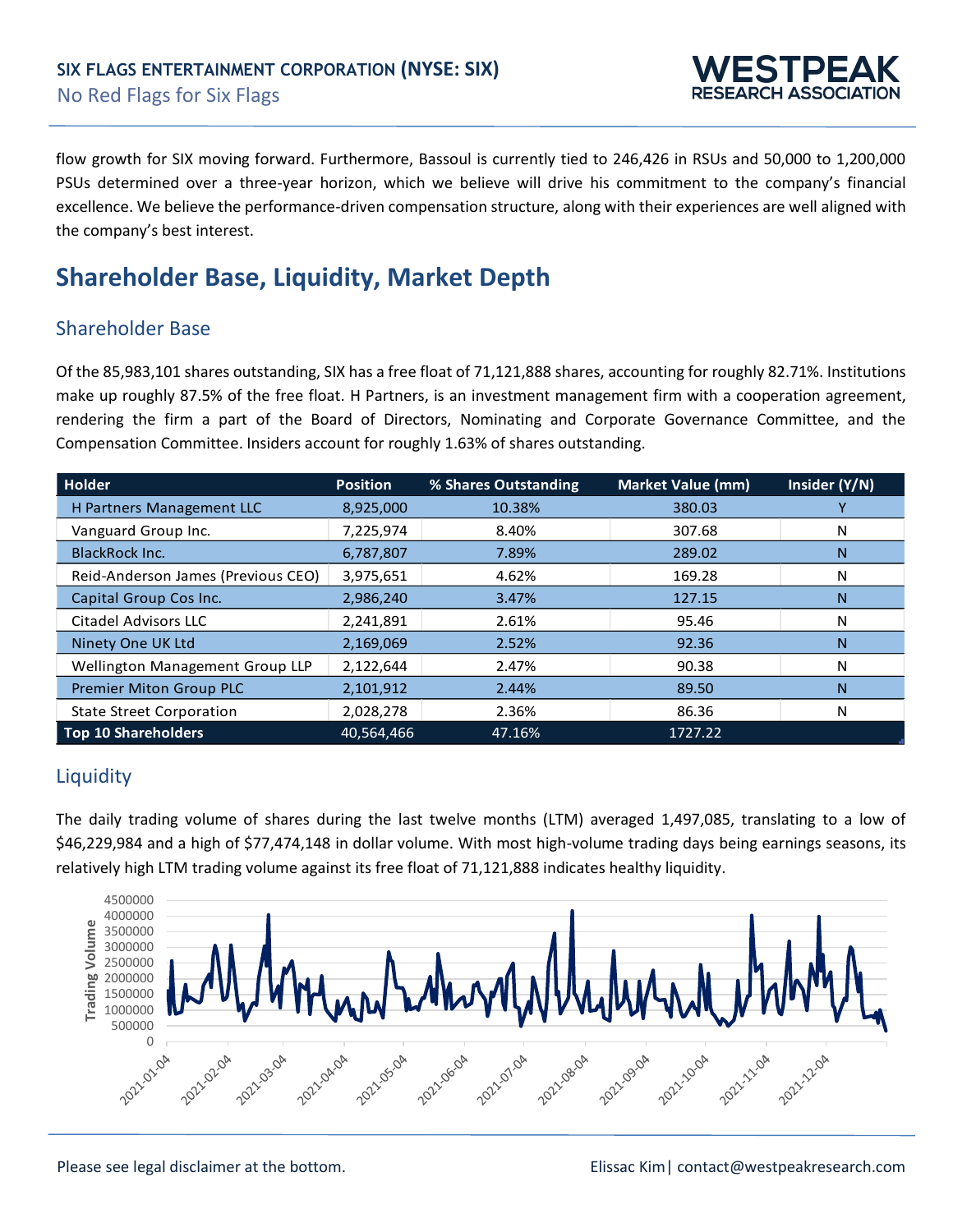

# **Valuation**

# Discounted Cashflow (DCF) Assumptions

#### **Revenue Forecast**

Our revenue forecasts are driven by four key variables. Park attendance growth, Admissions Spends Per Capita growth (APS), In-Park Spends Per Capita growth (IPSC), and lastly growth in sponsorships, accommodation, and international agreements. We remain optimistic about the recovery of attendance levels and anticipate a growth of 24% in attendance during 2022, which will reflect a 3% increase from 2019 highs. Current attendance trends indicate a swift recovery to 2019 highs in 2022, as discussed within management, however, we believe baking in the current organic increase of 3% across both single-day and APB guests depicts a clearer picture of expected attendance. Over the long term, we forecast a 2.0% annual growth in attendance, short of its 3.5% historical mean, due to the marginal decline in the adolescent population, reduced advertising spends, and no clear trajectory in market expansion.

After a heightened 13% growth in Q2 2021, APS growth quickly moderated to 2.8% in Q3, with management stating it will likely continue to moderate as we head into 2022. We attribute much of APS growth to the digitalizing efforts made by SIX to optimize ticket pricing, along with the tailwinds caused by the high inflationary environment. Management believes APS and to moderate into 2022, and we also believe that the pandemic-induced growth will experience rapid deceleration with the backdrop in consumer spending. We forecast a Q4 2021 and going concern growth of 2.5% beginning 2022, which translates to a plateau roughly 1% above pre-COVID historical growth. Given the low 0.30% historical growth rate in IPSC until 2019, we believe the recent IPSC growth (of 6.3% and 26% in 2020 and 2021 respectively) is largely supported by the aforementioned external tailwinds. We believe 2022 IPSC growth will taper to half of 2021 rates as the spending environment moderates into the New Year and experience a 2% growth rate on a going concern, following 2023. We believe recent initiatives to digitalize in-park services are the key driver that will allow for IPSC to experience growth levels tangent to per capita disposable income growth. We forecast sponsorship revenues to recover to its 2019 high over a five-year horizon, as Reddy has voiced a slow recovery of this segment. We anticipate a gradual decrease in growth, running a 30% increase in 2022, 20% in 2023, and an eventual plateau to 10% on a going concern, which will bring sponsorship revenues back to 2019 highs. This remains consistent with the street's and management's beliefs of a gradual tapering, as attendance moderates into consistent growth rates in 2023. The following assumptions lead to a five-year CAGR of ~7.1% in revenue.

#### **Cost of Goods Sold (COGS)**

The cost of goods sold as a percent of revenue has historically ranged between 8.1% and 8.6%. We forecast a 9% of revenues rate due to uncertain supply chain constraints, and a taper to 8.6% 2022 onwards, the historical mean.

#### **Selling, General, & Administrative Expenses (SG&A) & Operating Expenses (OPEX)**

We forecast an SG&A of 18.3% of revenues in 2022, which was calculated using the historical mean, excluding 2020, deemed an outlier. We assume a 17% rate in 2023, followed by a 16% on a going concern as procurement and cost-cutting initiatives are fully executed by 2023. For OPEX, we have determined a 37% of revenue forecast for 2022, the historical mean, which shows high consistency with revenues. 2023 onwards, we anticipate it to taper to 35% of revenues, as SIX improves their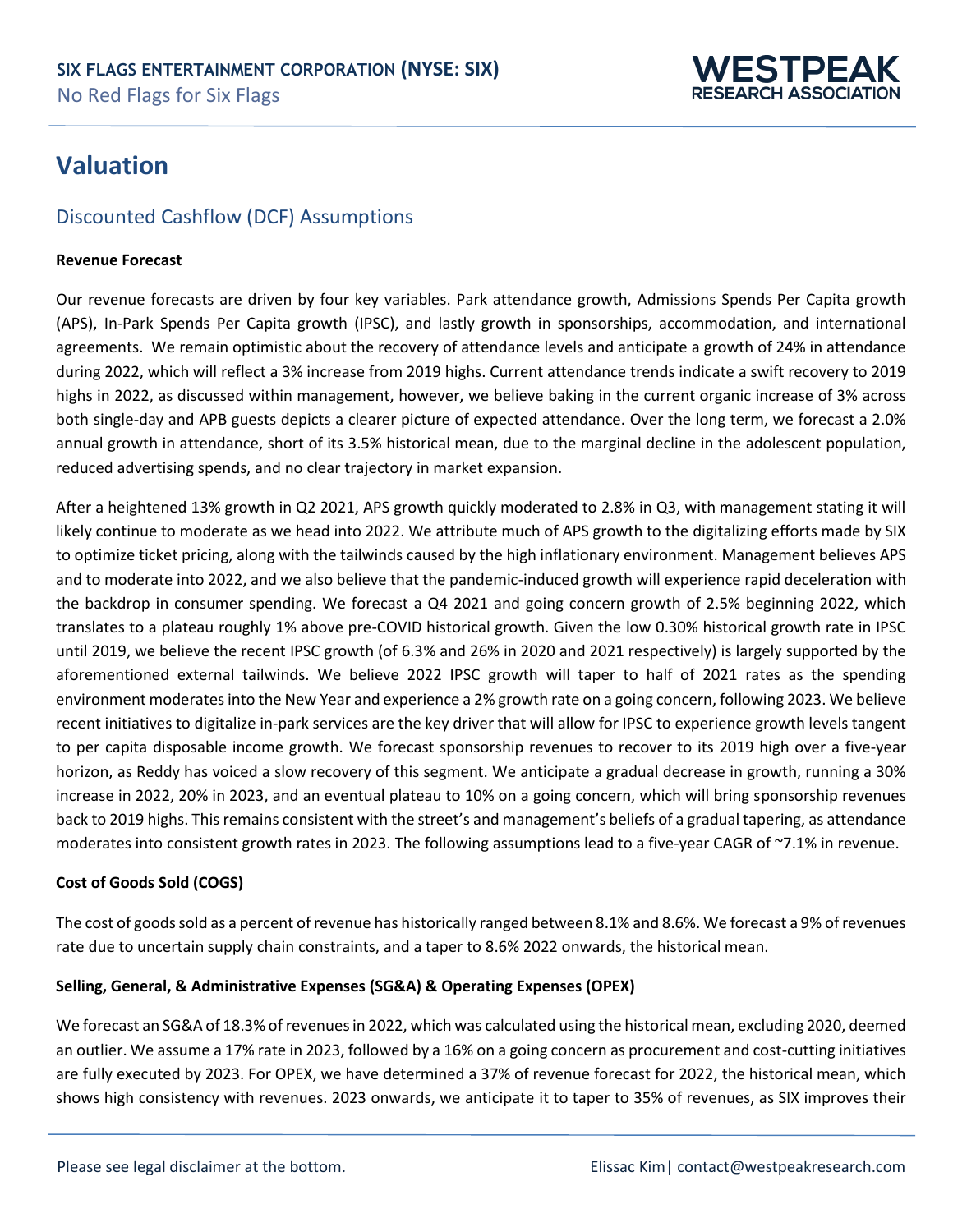

current variable labour optimization initiative. We have baked in an incremental \$40 mm into our 2021 Q4 projection to reflect the discussed incremental effects of wage inflation.

#### **Capital Expenditures (CAPEX)**

SIX Flags has consistently voiced that it believes a 9-10% of revenues is an appropriate level of CAPEX spends for the industry. While this may change under Bassoul's leadership, the company's historical CAPEX indicates alignment with its claims, with the past five-years ranging between 9.3% and 9.9% of revenues consistently. Furthermore, recent international expansion terminations create further visibility in FCF projections. Lastly, baking in increased efforts in investments in IT infrastructure, we project a CAPEX of 10% of revenues over the next five years.

**Effective Tax Rate:** We assumed a 23.1% effective tax rate, based on the company's historical mean.

#### **Weighted Average Cost of Capital (WACC)**

The WACC was calculated to be 9.0% for SIX, derived by taking the weighted average of the costs of equity and debt. We determined a 1.73% pre-tax cost of debt, extracted from the US 10-year Treasury note, reduced at the effective tax rate of 23.1%, resulting in a cost of debt of 1.3%. The market's expected rate of return of 10.4% and the company's adjusted beta of 1.50 (pulled from Bloomberg) was used to calculate a cost of equity of 14.7%. The 14.7% cost of equity and 1.3% cost of debt was used to calculate a WACC of 9.0%.

#### **Perpetuity Growth Rate**

For the perpetuity growth rate, we assumed a 2.0% growth rate, reflecting both the limited industry growth prospects and SIX's unique leadership position as a regional operator.

#### **Terminal EV/EBITDA Multiple**

We applied a 9.0x EV/EBITDA 2022E exit multiple for the five-year terminal value projection. This multiple was derived from the median across comparable companies in the industry.

### Comparable Companies Analysis Set

The comparable companies were chosen based on similar target demographics, geographics, market capitalization, and performance drivers. Furthermore, we expanded beyond the amusement park industry, due to the aforementioned external competition that uniquely faces regional operators. Our set returned an EV/EBITDA implied price of \$74.54 and P/E implied price of \$49.52.

**Cedar Fair LP (NYSE: FUN):** Cedar Fair is a regional amusement park operator that competes directly with SIX in North America. As one of the largest regional operators in the world, the company owns and manages 15 amusement parks, water parks, and complementary resort facilities. Properties include their flagship Cedar Point on Lake Erie in Ohio; Knott's Berry Farm in Buena Park, California; and Michigan's Adventure near Muskegon, Michigan. Cedar Fair parks draw approximately 28 million visitors annually.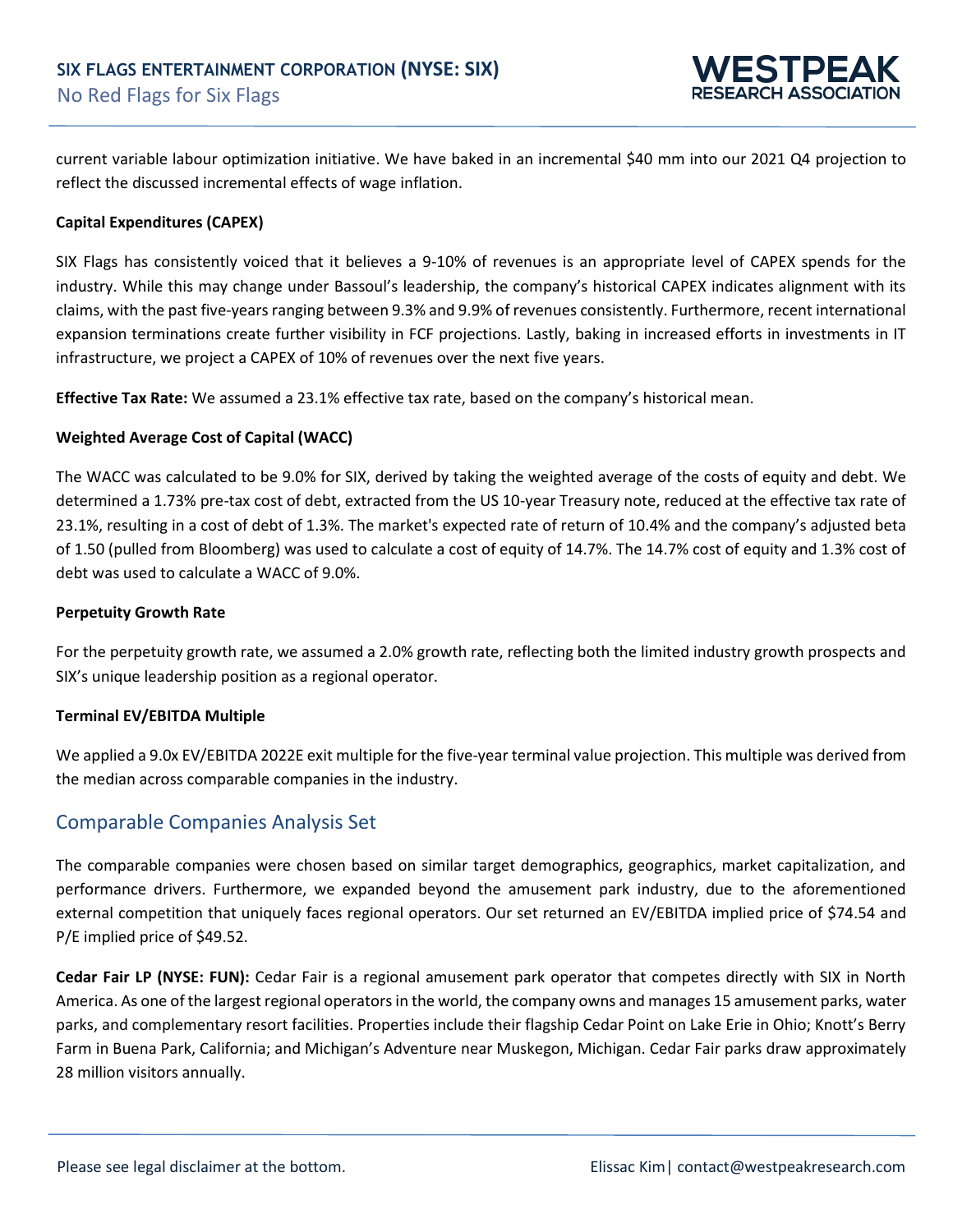

**SeaWorld Entertainment Inc (NYSE: SEAS):** SeaWorld Entertainment is a theme park and entertainment company delivering personal, interactive, and educational experiences focused on imagination and nature. Similarly operating for over 50-years, SeaWorld operates 12 destination and regional theme parks in key markets across the United States.

**Cineplex (TSX: CGX):** Cineplex is a Canadian brand that operates in the film entertainment and content, amusement and leisure, and media sectors. Managing over 1,665 screens across 160 theatres across North America, it operates under iconic brands such as Cineplex Partnership, Galaxy, and Famous Players.

# **Recommendation**

### Hold

Current industry tailwinds suggest a quick recovery back to 2019 attendance highs, all while major regional operators such as SIX experienced heightened in-park spends due to the healthy spending environment. We believe that SIX is positioned to restore historical FCF highs moving forward in the next five years. We attribute this to its gradual and successful transition into digitalizing the park experience, optimizing consumer spending baskets, and in return has and will continue to experience sustainable in-park spends per capita growth, however, not as rapid as experienced during 2021. Furthermore, we believe the cost and digital growth initiatives, are more than anything, a necessity to be able to sustain and capture the limited growth in the market.

Despite recent tailwinds, we believe the eventual normalization of economic conditions will moderate the unprecedented growth experienced during 2021, as SIX heads into a growth taper inducing a flat rate across its per-capita growth rates, attendance, admissions, and in-park spends. We believe the market has already priced in the expected stagnancy in market growth, restoration of 2019 highs and pursuant of sustainable growth tangent to per capita disposable income growth.

We have weighed our valuation on a 60/40 split between the discounted cash flow analysis and comparable companies analysis. The reason for this weighing is because we believe some peer groups have recently been experiencing more earnings volatility (however, forecasted to moderate into 2022), while SIX has seen more consistency over the years, excluding 2020, which have reflected similar target prices congruent to its intrinsic valuation. Issuing a target price of \$44.83, with an upside of 2.0%, we initiate a hold rating for Six Flags Entertainment Corporation.

# **Risks**

# COVID-19 Restrictions

The amusement park industry suffered the greatest loss during the initial spread of COVID-19, having to suspend all operations due to mandates. Despite 2021's steady recovery, regulations on travel, social conduct, business operations, including mass quarantine and social distancing mandates are still of high risk to SIX. Operating below capacity further makes the company prone to losing their loyal customer base, especially if efforts are not made to retain the APB during periods of reduced attendance.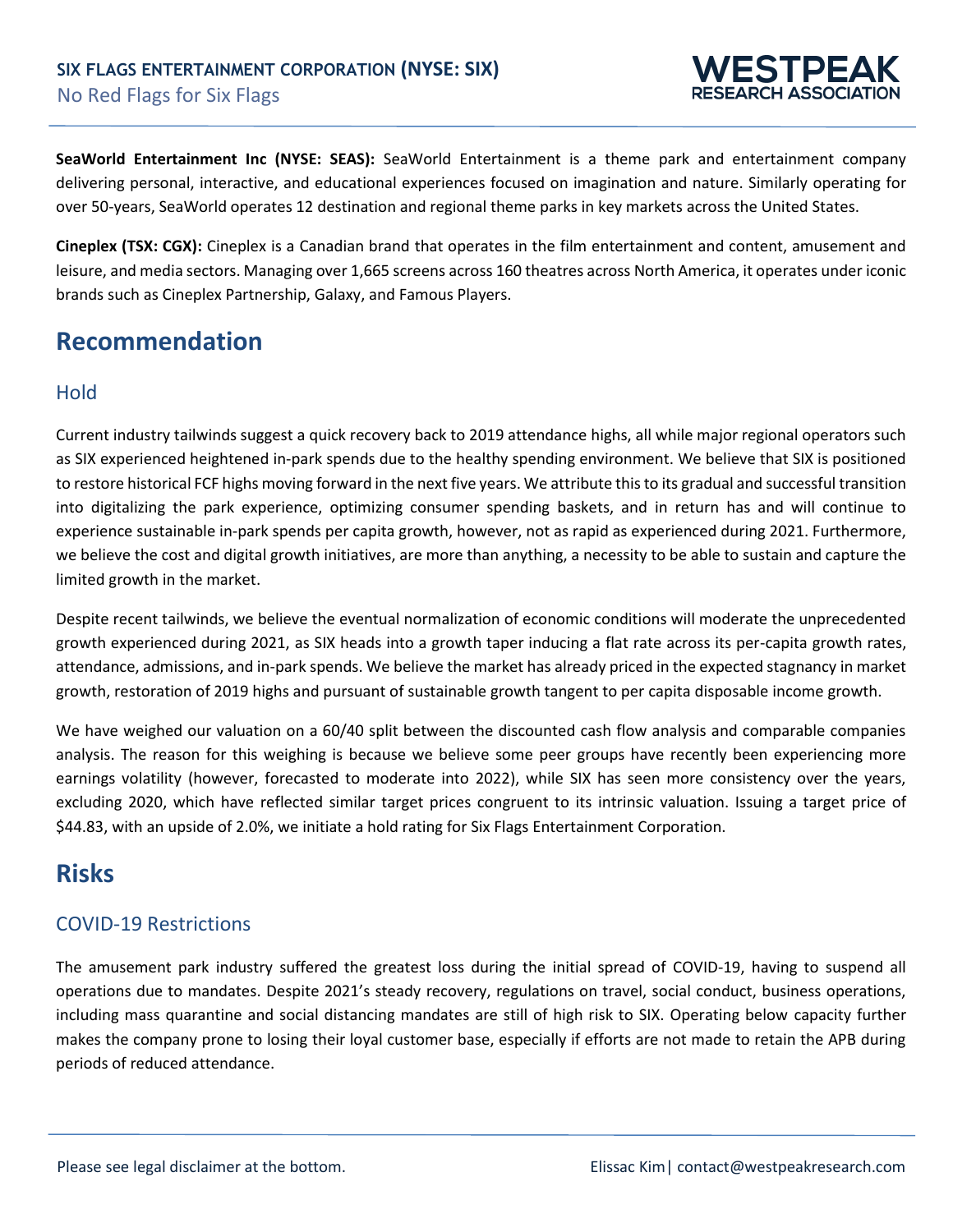

#### Sensitivity to macroeconomic factors: Demand and Competition

Despite regional operators' boasting of economic resiliency, macroeconomic conditions still pose risk to aspects of revenuegeneration, such as in-park spends – which SIX heavily relies on. Consumer confidence, disposable income, tax rates, and unemployment are key drivers that influence both demand and spending habits. Economic contractions can also accelerate shifts in consumer taste and preference towards disruptive alternatives, as seen through virtual alternatives during the pandemic. Furthermore, pricing power risk is far more prevalent to regional operators during contractions due to their larger exposure to external competitors.

### Inclement or extreme weather conditions and forecasts

Offering nearly all core products outdoors, inclement weather and or extreme conditions negatively affect attendance. Consistently posing a threat to operators, increasing concerns of unprecedented weather conditions and natural disasters caused by global warming, hover over the industry. Recent trends in heightened wildfire exposure in designated market such as Texas, California, Florida, and Western states, causes great concern for operators with a wider and diversified footprint, such as SIX.

#### Guest retention reliance on park improvement: Rides, Attractions, and in-park Offerings

Operating in a saturated and concentrated market intensifies the company's need to continuously make capital investments in new rides and attractions and build out its portfolio of in-park offerings. If unable to locate third-party manufacturers for new rides, build and retain new strategic partnerships, or fund such investments, it would adversely impact both attraction and retention of guests. Furthermore, key licensing partners such as Warner Bros. have the right to terminate agreements under certain material circumstances, such as default under the Subordinated Indemnity Agreement. Loss of the park's key driver of perceived quality would be detrimental to performance.

#### Litigation and insufficient insurance coverage

The cause of litigation and the need for extensive coverage stems from a wide range of possibilities in the industry. Ranging from the sale of food, toys, and retail products, possible accidents and casualties from operating rides and attractions, widespread food-borne and air-borne illnesses, or accidents caused by competing operators, all are key possible drivers of litigation. The company's safety and prevention programs, along with property and casualty insurance may not be enough to cover certain risks. Additional to the monetary loss is the effects on reputation and perceived park safety, which is one of the key determinants to park preference.

#### Seasonality of operations

The seasonality of operations amplifies the adverse effects caused by aforementioned risks, as operations during the second and third quarters account for 75% of top-line revenue. Furthermore, with 94% of the company's workforce being seasonal hires, an inability to hire enough personnel during peak seasons is an ongoing risk. Tied to the employee demographic, is the risk of rising wages as seen during 2021, on-track to cost an incremental \$40 mm in operating expenses. Furthermore, SIX faces higher legal scrutiny due to the large pool of seasonal hires who are subject to child labour laws.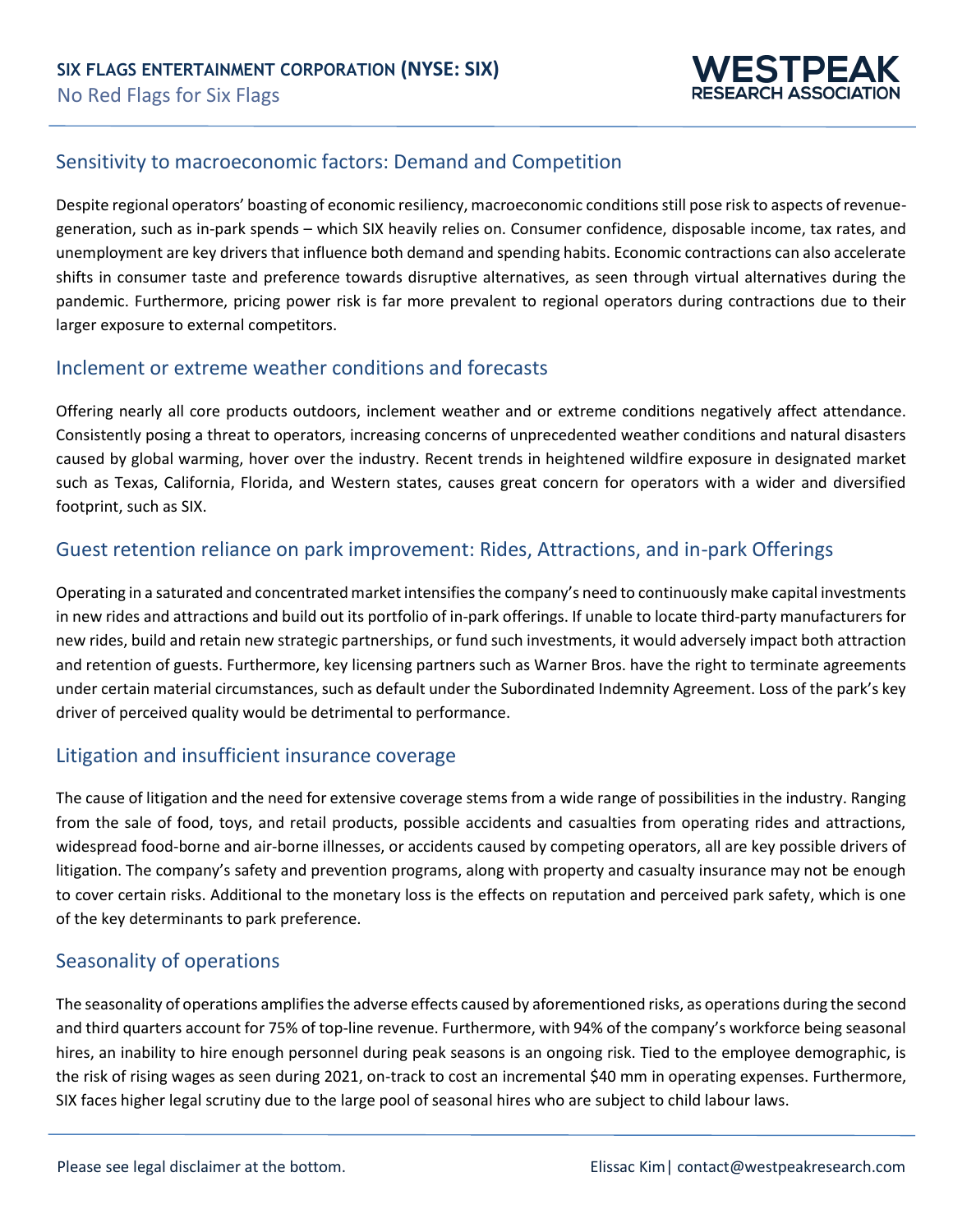# **Appendix 1: Summary Page**

|                                                               | Dec-16                      | Dec-17                     | Dec-18                     | Dec-19                     | 2020-12-31                  | 2021-12-31                 | Dec-22                     | $Dec-23$                          | $Dec-24$                    | $Dec-25$                   | $Dec-26$                   |
|---------------------------------------------------------------|-----------------------------|----------------------------|----------------------------|----------------------------|-----------------------------|----------------------------|----------------------------|-----------------------------------|-----------------------------|----------------------------|----------------------------|
| (Figures in mm USD)                                           | FY2016                      | FY2017                     | FY2018                     | FY2019                     | FY2020                      | FY2021                     | FY2022                     | FY2023                            | FY2024                      | FY2025                     | FY2026                     |
| <b>Income Statement</b>                                       |                             |                            |                            |                            |                             |                            |                            |                                   |                             |                            |                            |
| Revenue                                                       | 1.319.398.0                 | 1,359,074.0                | 1.463.707.0                | 1,487,583.0                | 356.575.0                   | 1.460.663.8                | 1.859.741.4                | 1.912.483.9                       | 1.961.474.1                 | 2.012.135.3                | 2,059,197.9                |
| <b>EBITDA</b>                                                 | 426,698.0                   | 577,757.0                  | 635,012.0                  | 550,294.0                  | (214, 565.0)                | 486,496.0                  | 671,628.8                  | 753,518.7                         | 792,435.5                   | 812,902.7                  | 831,915.9                  |
| Net Income                                                    | 156.727.0                   | 313,026.0                  | 316.003.0                  | 219.818.0                  | (382, 092.0)                | 171.054.1                  | 336.855.9                  | 399.850.9                         | 427.451.6                   | 440.789.9                  | 452.932.8                  |
| <b>Earnings Per Share</b>                                     | 1.25S<br>s                  | 3.09                       | s<br>3.23                  | $\boldsymbol{s}$<br>2.11   | $\mathbf{s}$<br>(4.99)      | $\mathbf{s}$<br>1.97       | 3.86<br>S                  | 4.58 <sup>5</sup><br>$\mathbf{s}$ | 4.90                        | $\mathbf{s}$<br>5.05       | - \$<br>5.19               |
| <b>Cash Flow Statement</b>                                    |                             |                            |                            |                            |                             |                            |                            |                                   |                             |                            |                            |
| <b>Capital Expenditures</b>                                   | (129, 258.0)                | (135.219.0)                | (135.624.0)                | (143, 913.0)               | (100, 878.0)                | (146,066.4)                | (185, 974.1)               | (191, 248.4)                      | (196, 147.4)                | (201, 213.5)               | (205, 919.8)               |
| <b>Acquisitions</b>                                           | (890.0)                     |                            | (19,059.0)                 |                            |                             |                            |                            |                                   |                             |                            |                            |
| <b>Divestitures</b>                                           | 2,212.0                     | 4,533.0                    | 71.0                       | 1,050.0                    | 7.470.0                     | 46.0                       |                            |                                   |                             |                            |                            |
| <b>Dividend Payment</b>                                       | n/a                         | n/a                        | n/a                        | n/a                        | n/a                         | n/a                        | n/a                        | n/a                               | n/a                         | n/a                        | n/a                        |
| <b>Dividend Per Share</b>                                     | n/a                         | n/a                        | n/a                        | n/a                        | n/a                         | n/a                        | n/a                        | n/a                               | n/a                         | n/a                        | n/a                        |
| <b>Dividend Payout to Earnings</b>                            | n/a                         | n/a                        | n/a                        | n/a                        | n/a                         | n/a                        | n/a                        | n/a                               | n/a                         | n/a                        | n/a                        |
| Dividend Payout to Core FCF                                   | n/a                         | n/a                        | n/a                        | n/a                        | n/a                         | n/a                        | n/a                        | n/a                               | n/a                         | n/a                        | n/a                        |
| <b>Dividend Yield</b>                                         | nla                         | n/a                        | n/a                        | n/a                        | n/a                         | n/a                        | n/a                        | n/a                               | n/a                         | n/a                        | n/a                        |
| <b>Balance Sheet</b>                                          |                             |                            |                            |                            |                             |                            |                            |                                   |                             |                            |                            |
| <b>Current Assets</b>                                         | 278,791.0                   | 221,072.0                  | 241,929.0                  | 376,240.0                  | 306.740.0                   | 461,522.3                  | 761,997.3                  | 1,105,151.9                       | 1,474,698.0                 | 1,855,721.1                | 2.247.225.5                |
| Non-Current Assets                                            | 2,208,881.0                 | 2,235,604.0                | 2,275,399.0                | 2,506,300.0                | 2,465,951.0                 | 2,488,412.5                | 2,543,861.9                | 2,602,318.7                       | 2,662,649.4                 | 2,724,924.1                | 2,788,682.3                |
| <b>Assets</b>                                                 | 2,487,672.0                 | 2,456,676.0                | 2,517,328.0                | 2,882,540.0                | 2,772,691.0                 | 2,949,934.8                | 3,305,859.1                | 3,707,470.6                       | 4,137,347.4                 | 4,580,645.2                | 5,035,907.8                |
| <b>Current Liabilities</b>                                    | 315,952.0                   | 297,840.0                  | 368,360.0                  | 339,732.0                  | 452.405.0                   | 419.954.7                  | 439.023.2                  | 440.783.8                         | 443.209.0                   | 445,716.9                  | 448.046.7                  |
| Non-Current Liabilities                                       | 1,872,334.0                 | 2,169,517.0                | 2,266,790.0                | 2,729,668.0                | 2,955,457.0                 | 2,984,709.0                | 2,984,709.0                | 2,984,709.0                       | 2,984,709.0                 | 2,984,709.0                | 2,984,709.0                |
| Liabilities                                                   | 2.188.286.0                 | 2,467,357.0                | 2,635,150.0                | 3,069,400.0                | 3,407,862.0                 | 3,404,663.7                | 3,423,732.2                | 3,425,492.8                       | 3,427,918.0                 | 3,430,425.9                | 3,432,755.7                |
| <b>Shareholders' Equity</b>                                   | (186, 490.0)                | (505, 112.0)               | (643,093.0)                | (716, 118.0)               | (1, 158, 547.0)             | (997, 678.9)               | (660, 823.1)               | (260, 972.2)                      | 166,479.4                   | 607,269.3                  | 1,060,202.1                |
| Cash                                                          | 137,385.0                   | 77,496.0                   | 44,608.0                   | 174,179.0                  | 157,760.0                   | 273,765.7                  | 536,541.9                  | 872,730.6                         | 1,236,323.0                 | 1,611,189.3                | 1,996,974.3                |
| Debt                                                          | 1,872,334.0                 | 2,169,517.0                | 2,266,790.0                | 2,541,519.0                | 2,768,025.0                 | 2,808,039.0                | 2,808,039.0                | 2,808,039.0                       | 2,808,039.0                 | 2,808,039.0                | 2,808,039.0                |
| Net Debt                                                      | 1,734,949.0                 | 2,092,021.0                | 2,222,182.0                | 2,367,340.0                | 2,610,265.0                 | 2,534,273.3                | 2,271,497.1                | 1,935,308.4                       | 1,571,716.0                 | 1,196,849.7                | 811,064.7                  |
| <b>Minority Interests</b>                                     | 485,876.0                   | 494,431.0                  | 525,271.0                  | 529,258.0                  | 523.376.0                   | 542,950.0                  | 542,950.0                  | 542,950.0                         | 542,950.0                   | 542,950.0                  | 542,950.0                  |
| Debt/EBITDA                                                   | 4.1x                        | 3.6x                       | 3.5x                       | 4.3x                       | n/a                         | 5.2x                       | 3.4x                       | 2.6x                              | 2.0x                        | 1.5x                       | 1.0x                       |
|                                                               |                             |                            |                            |                            |                             |                            |                            |                                   |                             |                            |                            |
| <b>Operating Metrics</b>                                      |                             |                            |                            |                            |                             |                            |                            |                                   |                             |                            |                            |
|                                                               | 52.3%                       |                            | $-268.2%$                  |                            | 60.2%                       | $-37.6%$                   | $-285.8%$                  | 141.8%                            | 60.3%                       | 38.3%                      |                            |
| Return on Equity (ROE)<br>Return on Assets (ROA)              | 6.3%                        | $-2930.7%$<br>12.7%        | 12.6%                      | $-117.6%$<br>7.6%          | $-13.8%$                    | 5.8%                       | 10.2%                      | 10.8%                             | 10.3%                       | 9.6%                       | 28.3%<br>9.0%              |
| Return on Invested Capital (ROIC)                             | 8.8%                        | 16.2%                      | 16.6%                      | 11.5%                      | $-20.9%$                    | 9.0%                       | 17.1%                      | 19.6%                             | 20.3%                       | 20.3%                      | 20.3%                      |
|                                                               |                             |                            |                            |                            |                             |                            |                            |                                   |                             |                            |                            |
| <b>Valuation Metrics</b>                                      |                             |                            |                            |                            |                             |                            |                            |                                   |                             |                            |                            |
| Stock Price (High)                                            | \$<br>61.33                 | <sub>S</sub><br>67.58      | <sub>S</sub><br>72.76      | 63.87<br>-S                | $45.26$ \$<br>$\mathbf{s}$  | 43.95                      | $r_{\rm s}$<br>43.95       | 43.95<br>- \$                     | 43.95<br>- \$               | 43.95<br><sub>S</sub>      | 43.95<br>- \$              |
| Stock Price (Low)                                             | \$<br>46.74                 | $\mathsf{\$}$<br>51.90     | $\mathsf{\$}$<br>50.80     | \$<br>41.54                | $\mathbf{\hat{s}}$<br>10.36 | "s<br>43.95                | ″s<br>43.95                | \$<br>43.95                       | $\mathbf{s}$<br>43.95       | $\mathbf{s}$<br>43.95      | $\mathbf{s}$<br>43.95      |
| Stock Price (Average)                                         | 54.04<br>$\hat{\mathbf{s}}$ | 59.74<br>$\mathbf{s}$      | 61.78<br>$\mathbf{s}$      | $\sqrt{3}$<br>52.71        | 27.81<br>$\hat{\mathbf{x}}$ | 43.95<br>$\mathbf{s}$      | 43.95<br>$\mathbf{s}$      | $\sqrt{3}$<br>43.95               | 43.95<br>$\mathbf{\hat{s}}$ | 43.95<br>$\mathbf{s}$      | 43.95<br>$\mathbf{s}$      |
| Diluted Shares Outstanding (Average)                          | 94.398.0                    | 88.494.0                   | 85,445.0                   | 84.968.0                   | 84.800.0                    | 86,619.5                   | 87.259.0                   | 87,259.0                          | 87,259.0                    | 87,259.0                   | 87.259.0                   |
| Market Capitalization (Average)<br>Enterprise Value (Average) | 5,100,795.9<br>7,321,620.9  | 5,286,631.6<br>7,873,083.6 | 5,278,792.1<br>8,026,245.1 | 4,478,238.4<br>7,374,836.4 | 2,358,288.0<br>5,491,929.0  | 3,806,927.0<br>6,884,150.4 | 3,835,033.1<br>6,649,480.2 | 3,835,033.1<br>6,313,291.4        | 3.835.033.1<br>5,949,699.1  | 3,835,033.1<br>5,574,832.7 | 3,835,033.1<br>5.189.047.8 |
|                                                               |                             |                            |                            |                            |                             |                            |                            |                                   |                             |                            |                            |
| P/E                                                           | 43.1 x                      | 19.3x                      | 19.1 x                     | 25.0 x                     | n/a                         | 22.3x                      | 11.4x                      | 9.6x                              | 9.0x                        | 8.7x                       | 8.5x                       |
| <b>EV/EBITDA</b>                                              | 172x                        | 136x                       | 126x                       | 13.4x                      | n/a                         | 14.2x                      | 99 Y                       | 8.4x                              | 7.5x                        | 6.9x                       | 6.2x                       |
| FCF Yield to Market Capitalization                            | 4.5%<br>3.2%                | 8.0%<br>5.4%               | 6.7%<br>4.4%               | 6.4%<br>3.9%               | $-0.2%$<br>$-0.1%$          | 4.7%<br>2.6%               | 8.9%<br>5.1%               | 10.8%<br>6.6%                     | 11.5%<br>7.4%               | 11.8%<br>8.1%              | 12.1%<br>8.9%              |
| FCF Yield to Enterprise Value                                 |                             |                            |                            |                            |                             |                            |                            |                                   |                             |                            |                            |
| Free Cash Flow                                                |                             |                            |                            |                            |                             |                            |                            |                                   |                             |                            |                            |
| EBIT                                                          | 317,837.0                   | 462,127.0                  | 517,440.0                  | 429,902.0                  | (342, 427.0)                | 372,928.1                  | 541,104.0                  | 620,727.1                         | 656,618.8                   | 673,963.8                  | 689.754.4                  |
| Tax Expense                                                   | (76, 539.0)                 | (16,026.0)                 | (95, 855.0)                | (91, 942.0)                | 140,967.0                   | (86, 146.4)                | (124, 995.0)               | (143.388.0)                       | (151, 679.0)                | (155, 685.6)               | (159, 333.3)               |
| D&A                                                           | 108,861.0                   | 115,630.0                  | 117,572.0                  | 120,392.0                  | 127,862.0                   | 113,567.9                  | 130,524.8                  | 132,791.5                         | 135,816.7                   | 138,938.8                  | 142, 161.6                 |
| Capital Expenditures                                          | (129, 258.0)                | (135, 219.0)               | (135, 624.0)               | (143, 913.0)               | (100, 878.0)                | (146,066.4)                | (185, 974.1)               | (191, 248.4)                      | (196, 147.4)                | (201, 213.5)               | (205, 919.8)               |
| Changes in NWC                                                | 11,147.0                    | (4,470.0)                  | (50, 670.0)                | (28, 690.0)                | 170,937.0                   | (73, 657.9)                | (18, 630.3)                | (5, 205.3)                        | (3, 528.5)                  | (3,648.9)                  | (3,389.7)                  |
| <b>Unlevered Free Cash Flow</b>                               | 232,048.0                   | 422,042.0                  | 352,863.0                  | 285,749.0                  | (3,539.0)                   | 180,625.3                  | 342,029.4                  | 413,677.0                         | 441,080.7                   | 452,354.6                  | 463,273.2                  |
| <b>Valuation Summary</b>                                      |                             |                            |                            |                            |                             |                            |                            |                                   |                             |                            |                            |
| <b>Current Price</b><br>\$43.95                               |                             |                            |                            |                            |                             |                            |                            |                                   |                             |                            |                            |
| \$45.02<br><b>Target Price</b>                                |                             |                            |                            |                            |                             |                            |                            |                                   |                             |                            |                            |
| <b>Total Return</b><br>2.4%<br><b>HOLD</b><br>Recommendation  |                             |                            |                            |                            |                             |                            |                            |                                   |                             |                            |                            |

| <b>DCF Valuation</b>               |         |
|------------------------------------|---------|
| Perpetuity Growth Implied Price    | \$30.46 |
| <b>Exit Multiple Implied Price</b> | \$36.27 |
| <b>Comps Valuation</b>             |         |
| Comps - EV/EBITDA Implied Price    | \$75.47 |
| Comps - P/E Implied Price          | \$49.52 |
|                                    |         |
| <b>Valuation Weighting</b>         |         |
| Perpetuity Growth                  | 30.0%   |
| <b>Exit Multiple</b>               | 30.0%   |
| <b>EV/EBITDA Comps</b>             | 20.0%   |
| P/E Comps                          | 20.0%   |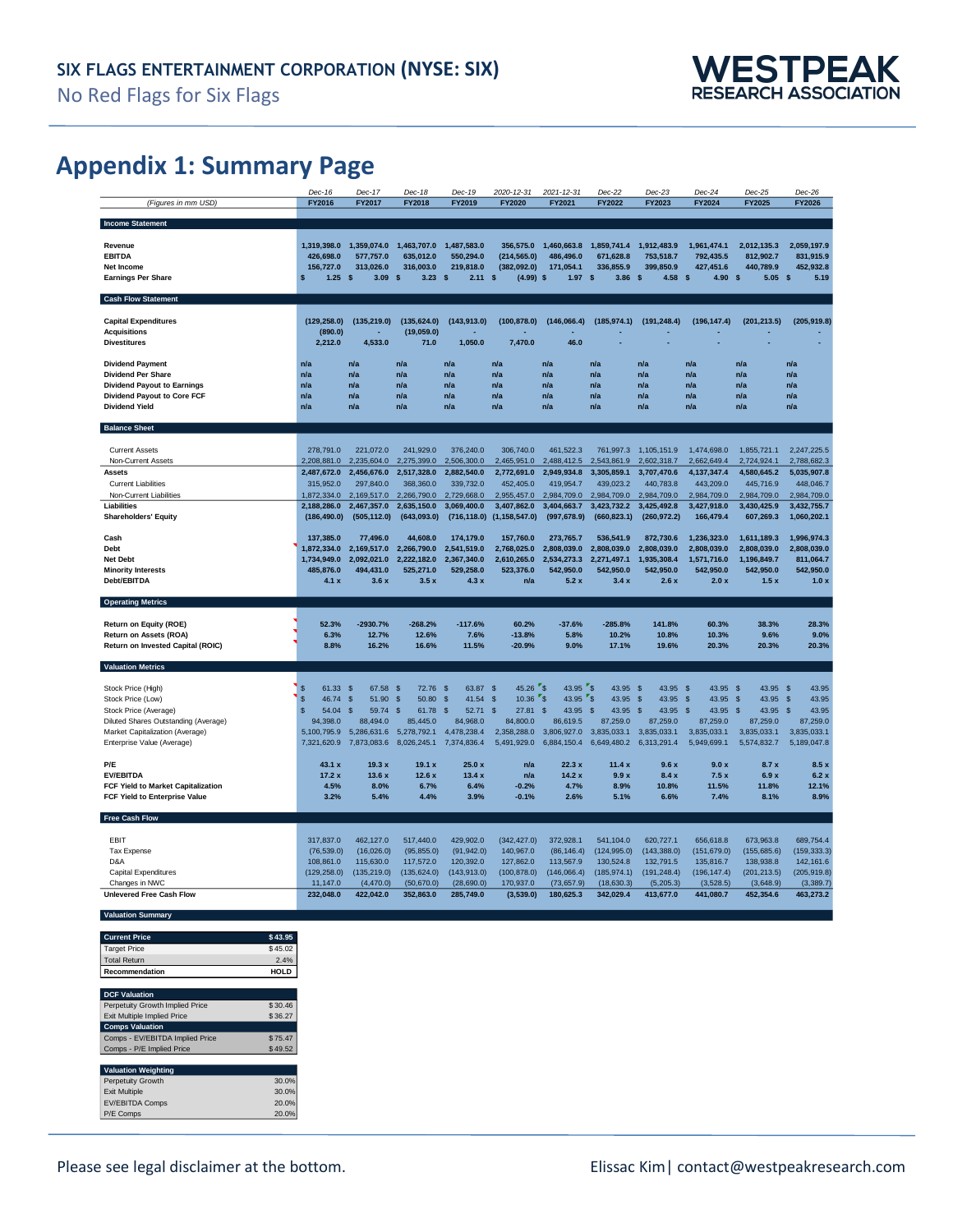

# **Appendix 2: Discount Cash Flow Analysis**

|                                            | Dec-16   | Dec-17   | Dec-18        | Dec-19   | Dec-20   | Mar-21  | $Jun-21$                 | $Sep-21$       | Dec-21      | Dec-21   | $Dec-22$ | $Dec-23$ | Dec-24   | $Dec-25$      | $Dec-26$ |
|--------------------------------------------|----------|----------|---------------|----------|----------|---------|--------------------------|----------------|-------------|----------|----------|----------|----------|---------------|----------|
| (Figures in mm USD)                        | FY2016   | FY2017   | <b>FY2018</b> | FY2019   | FY2020   | Q1-2021 | Q2-2021                  | Q3-2021        | Q4-2021     | FY2021   | FY2022   | FY2023   | FY2024   | <b>FY2025</b> | FY2026   |
|                                            |          |          |               |          |          |         |                          |                |             |          |          |          |          |               |          |
| <b>WACC Calculations</b>                   |          |          |               |          |          |         |                          |                |             |          |          |          |          |               |          |
|                                            |          |          |               |          |          |         |                          |                |             |          |          |          |          |               |          |
| <b>Cost of Equity</b>                      |          |          |               |          |          |         |                          |                |             |          |          |          |          |               |          |
| 1.7%<br>Risk-free rate                     |          |          |               |          |          |         |                          |                |             |          |          |          |          |               |          |
| Expected market return<br>10.4%            |          |          |               |          |          |         |                          |                |             |          |          |          |          |               |          |
| 8.6%<br><b>Market Risk Premium</b>         |          |          |               |          |          |         |                          |                |             |          |          |          |          |               |          |
| 1.51<br>Beta                               |          |          |               |          |          |         |                          |                |             |          |          |          |          |               |          |
| Cost of Equity<br>14.7%                    |          |          |               |          |          |         |                          |                |             |          |          |          |          |               |          |
|                                            |          |          |               |          |          |         |                          |                |             |          |          |          |          |               |          |
| Cost of Debt                               |          |          |               |          |          |         |                          |                |             |          |          |          |          |               |          |
| 1.7%<br>Pre-tax cost of debt               |          |          |               |          |          |         |                          |                |             |          |          |          |          |               |          |
| 23.1%<br>Effective tax rate                |          |          |               |          |          |         |                          |                |             |          |          |          |          |               |          |
| 1.3%<br><b>Cost of Debt</b>                |          |          |               |          |          |         |                          |                |             |          |          |          |          |               |          |
|                                            |          |          |               |          |          |         |                          |                |             |          |          |          |          |               |          |
| <b>WACC</b>                                |          |          |               |          |          |         |                          |                |             |          |          |          |          |               |          |
| Market value of equity<br>3,835.03         |          |          |               |          |          |         |                          |                |             |          |          |          |          |               |          |
| 2,808.04<br>Market value of debt           |          |          |               |          |          |         |                          |                |             |          |          |          |          |               |          |
| 6,643,072.1<br><b>Total Capitalization</b> |          |          |               |          |          |         |                          |                |             |          |          |          |          |               |          |
| Cost of equity<br>14.7%                    |          |          |               |          |          |         |                          |                |             |          |          |          |          |               |          |
| Cost of debt<br>1.3%                       |          |          |               |          |          |         |                          |                |             |          |          |          |          |               |          |
| <b>WACC</b><br>9.1%                        |          |          |               |          |          |         |                          |                |             |          |          |          |          |               |          |
|                                            |          |          |               |          |          |         |                          |                |             |          |          |          |          |               |          |
| <b>Free Cash Flow</b>                      |          |          |               |          |          |         |                          |                |             |          |          |          |          |               |          |
|                                            |          |          |               |          |          |         |                          |                |             |          |          |          |          |               |          |
| EBIT                                       | 317.84   | 462.13   | 517.44        | 429.90   | (342.43) | (82.79) | 158.57                   | 263.66         | 33.50       | 372.93   | 541.10   | 620.73   | 656.62   | 673.96        | 689.75   |
| Less: Tax expense                          | (76.54)  | (16.03)  | (95.86)       | (91.94)  | 140.97   | 31.87   | (29.26)                  | (46.54)        | (7.74)      | (86.15)  | (125.00) | (143.39) | (151.68) | (155.69)      | (159.33) |
| Add: Depreciation and amortization         | 108.86   | 115.63   | 117.57        | 120.39   | 127.86   | 28.83   | 28.05                    | 28.05          | 28.63       | 113.57   | 130.52   | 132.79   | 135.82   | 138.94        | 142.16   |
| Less: Capital expenditures                 | (129.26) | (135.22) | (135.62)      | (143.91) | (100.88) | (23.13) | (19.12)                  | (19.57)        | (84.25)     | (146.07) | (185.97) | (191.25) | (196.15) | (201.21)      | (205.92) |
| Less: Change in net working capital        | 11.15    | (4.47)   | (50.67)       | (28.69)  | 170.94   | 9.70    | 53.97                    | (79.49)        | (57.84)     | (73.66)  | (18.63)  | (5.21)   | (3.53)   | (3.65)        | (3.39)   |
| <b>Unlevered Free Cash Flow</b>            | 232.05   | 422.04   | 352.86        | 285.75   | (3.54)   | (35.53) | 192.22                   | 146.11         | (87.70)     | 180.63   | 342.03   | 413.68   | 441.08   | 452.35        | 463.27   |
| Discount factor                            |          |          |               |          |          | ٠       | $\overline{\phantom{a}}$ | $\sim$         | 0.25        | 0.25     | 1.25     | 2.25     | 3.25     | 4.25          | 5.25     |
| Present Value of Unlevered Free Cash Flow  |          |          |               |          |          | ٠       | $\overline{\phantom{a}}$ | $\blacksquare$ | (85, 816.0) | (85.82)  | 184.46   | 340.30   | 332.68   | 312.83        | 293.75   |
|                                            |          |          |               |          |          |         |                          |                |             |          |          |          |          |               |          |
| <b>Discounted Cash Flow Valuations</b>     |          |          |               |          |          |         |                          |                |             |          |          |          |          |               |          |

| <b>Perpetuity Growth Method</b> |          |                                    | <b>Exit Multiple Method</b> |                                   |                 |               |              | <b>WACC</b>           |           |       |
|---------------------------------|----------|------------------------------------|-----------------------------|-----------------------------------|-----------------|---------------|--------------|-----------------------|-----------|-------|
| <b>Perpetuity Growth Rate</b>   | 2.09     | <b>Terminal EV/EBITDA Multiple</b> | 9.0 <sub>2</sub>            |                                   |                 | 9.99%         | 9.49%        | 8.99%                 | 8.49%     | 7.99% |
| PV sum of unlevered FCF         | .378.20  | PV sum of unlevered FCF            | 1,378.20                    |                                   | $1.00\%$        | 17.40 S       | 20.78        | 24.58                 | 28.88     | 33.79 |
| Terminal value                  | 4.240.42 | Terminal value                     | 4,747.41                    |                                   | $1.50\%$ S      | 19.72 S       | 23.44<br>-93 | 27.65                 | 32.46     | 38.00 |
| <b>Enterprise Value</b>         | 5.618.62 | <b>Enterprise Value</b>            | 6,125.61                    |                                   | $2.00\%$ S      | $22.33$ \$    | 26.46        | 31.17                 | 36.59     | 42.92 |
| Add: Cash                       | 389.86   | Add: Cash                          | 389.86                      | Perpetuity<br>Growth Rate         | $2.50\%$ S      | $25.28$ \$    | 29.90        | 35.22                 | 41.42     | 48.73 |
| Less: Debt                      | 2,808.04 | Less: Debt                         | 2,808.04                    |                                   | $3.00\%$ \$     | 28.66 \$      | 33.87 \$     | 39.95<br>$\mathbf{s}$ | $47.12$ S | 55.71 |
| Less: Other EV adjustments      | 542.95   | Less: Other EV adjustments         | 542.95                      |                                   |                 |               |              |                       |           |       |
| <b>Equity Value</b>             | 2,657.49 | <b>Equity Value</b>                | 3,164.47                    |                                   |                 |               |              | <b>WACC</b>           |           |       |
| Shares outstanding              | 87.26    | Shares outstanding                 | 87.26                       |                                   |                 | 9.99%         | 9.49%        | 8.99%                 | 8.49%     | 7.99% |
| <b>Implied Share Price</b>      | 30.46    | <b>Implied Share Price</b>         | 36.27                       |                                   | 8.5x            | 30.39         | 31.91        | 33.47<br>$\mathbf{s}$ | 35.07     | 36.71 |
|                                 |          |                                    |                             |                                   | $9.5 \times$    | $36.18$ \$    | 37.83        | 39.53                 | 41.28     | 43.08 |
| <b>Current Price</b>            | 43.95    | <b>Current Price</b>               | 43.95                       | Terminal<br>EV/EBITDA<br>Multiple | 10.5x           | 41.96<br>- 56 | 43.75<br>-93 | 45.60                 | 47.49     | 49.44 |
| <b>Implied Price</b>            | 30.46    | <b>Implied Price</b>               | 36.27                       |                                   | $11.5 \times$ S | 47.74 \$      | 49.68<br>-55 | 51.66<br>- \$         | 53.71     | 55.81 |
| <b>Total Return</b>             | $-30.7%$ | <b>Total Return</b>                | $-17.5%$                    |                                   | $12.5 \times S$ | 53.52 \$      | 55.60 \$     | 57.73<br>- 56         | 59.92 S   | 62.18 |

| <b>Perpetuity Growth Method</b> |             | <b>Exit Multiple Method</b>        |            |
|---------------------------------|-------------|------------------------------------|------------|
| erpetuity Growth Rate           | 2.0%        | <b>Terminal EV/EBITDA Multiple</b> |            |
| PV sum of unlevered FCF         | 1.378.20    | PV sum of unlevered FCF            | 1.378.20   |
| Terminal value                  | 4.240.42    | Terminal value                     | 4,747.41   |
| <b>nterprise Value</b>          | 5.618.62    | <b>Enterprise Value</b>            | 6.125.61   |
| Add: Cash                       | 389.86      | Add: Cash                          | 389.86     |
| ess: Debt                       | 2.808.04    | Less: Debt                         | 2.808.04   |
| Less: Other EV adiustments      | 542.95      | Less: Other EV adiustments         | 542.95     |
| quity Value                     | 2.657.49    | <b>Equity Value</b>                | 3.164.47   |
| Shares outstanding              | 87.26       | Shares outstanding                 | 87.26      |
| <b>polied Share Price</b>       | 30.46<br>\$ | <b>Implied Share Price</b>         | s<br>36.27 |
|                                 |             |                                    |            |
| <b>Irrent Price</b>             | 43.95       | <b>Current Price</b>               |            |
| <b>nplied Price</b>             | 30.46       | <b>Implied Price</b>               |            |

| <b>Perpetuity Growth Method</b> |          | <b>Exit Multiple Method</b>        |          |           |          |       |       | <b>WACC</b> |       |       |
|---------------------------------|----------|------------------------------------|----------|-----------|----------|-------|-------|-------------|-------|-------|
| Perpetuity Growth Rate          | 2.09     | <b>Terminal EV/EBITDA Multiple</b> | 9.0x     |           |          | 9.99% | 9.49% | 8.99%       | 8.49% | 7.99% |
| PV sum of unlevered FCF         | 1.378.20 | PV sum of unlevered FCF            | .378.20  |           | $1.00\%$ | 17.40 | 20.78 | 24.58       | 28.88 | 33.79 |
| Terminal value                  | 4.240.42 | Terminal value                     | 4.747.41 | 音虛        | 1.50%l   | 19.72 | 23.44 | 27.65       | 32.46 | 38.00 |
| Enterprise Value                | 5.618.62 | <b>Enterprise Value</b>            | 6,125.61 | -<br>Pe E | $2.00\%$ | 22.33 | 26.46 | 31.17       | 36.59 | 42.92 |
| Add: Cash                       | 389.86   | Add: Cash                          | 389.86   |           | 2.50%    | 25.28 | 29.90 | 35.22       | 41.42 | 48.73 |
| Less: Debt                      | 2,808.04 | Less: Debt                         | 2,808.04 |           | 3.00%    | 28.66 | 33.87 | 39.95       | 47.12 | 55.71 |

| <b>Equity Value</b>        | 2.657.49 | <b>Equity Value</b>        | 3,164.47 |                                                  |       |       |       | <b>WACC</b> |       |       |
|----------------------------|----------|----------------------------|----------|--------------------------------------------------|-------|-------|-------|-------------|-------|-------|
| Shares outstanding         | 87.26    | Shares outstanding         | 87.26    |                                                  |       | 9.99% | 9.49% | 8.99%       | 8.49% | 7.99% |
| <b>Implied Share Price</b> | 30.46    | <b>Implied Share Price</b> | 36.27    | $8.5 \times$                                     |       | 30.39 | 3191  | 33.47       | 35.07 | 36.71 |
|                            |          |                            |          | Terminal<br>V/EBITDA<br>Multiple<br>$9.5 \times$ | 36.18 |       | 37.83 | 39.53       | 41.28 | 43.08 |
| Current Price              | 43.95    | <b>Current Price</b>       | 43.95    | $10.5 \times$                                    |       | 41.96 | 43.75 | 45.60       | 47.49 | 49.44 |
| <b>Implied Price</b>       | 30.46    | <b>Implied Price</b>       | 36.27    | $11.5 \times$                                    | 47.74 |       | 49.68 | 51.66       | 53.71 | 55.81 |
| <b>Total Return</b>        | $-30.7%$ | <b>Total Return</b>        | $-17.5%$ | $12.5 \times$ S                                  |       | 53.52 | 55.60 | 57.73       | 59.92 | 62.18 |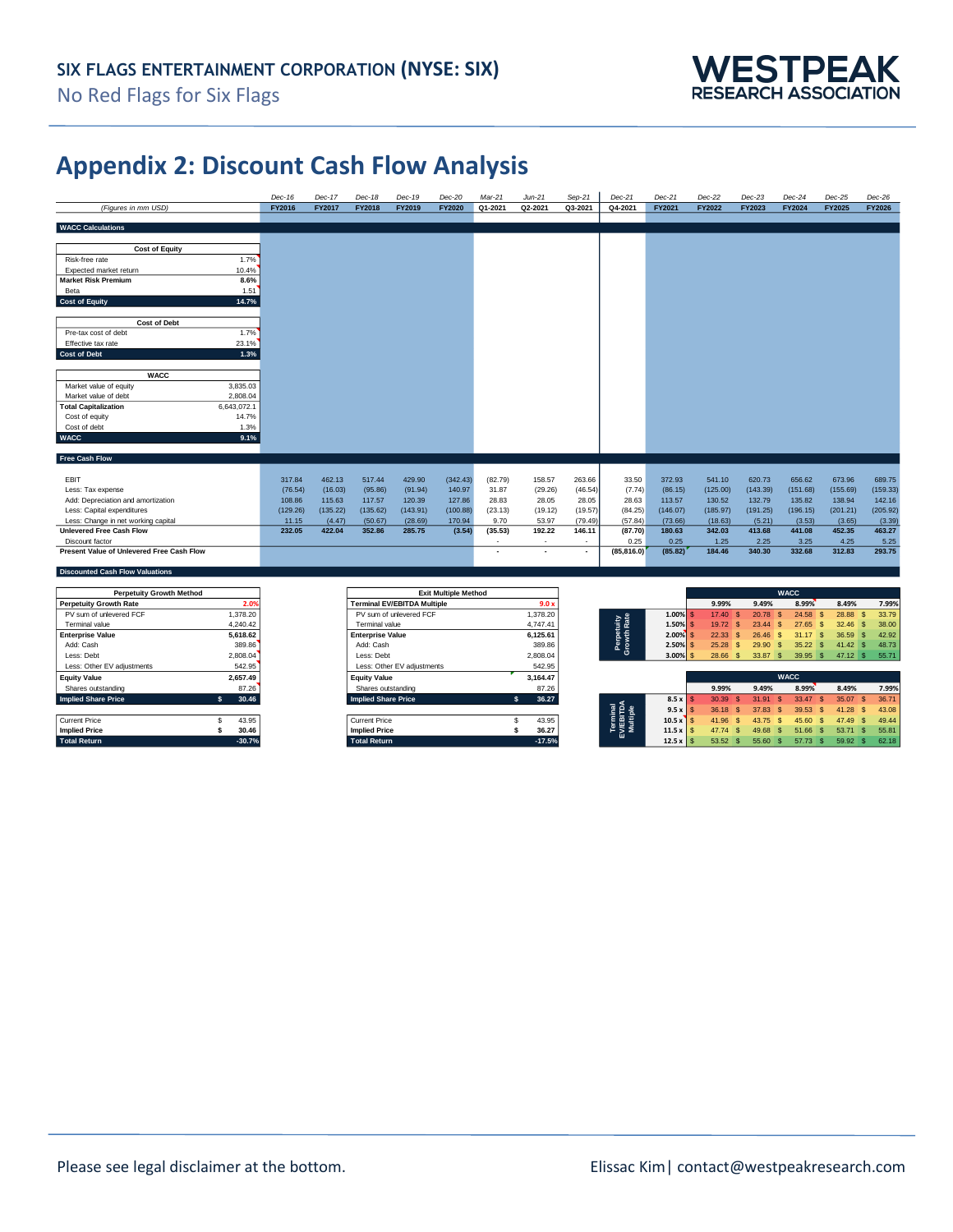

# **Appendix 3: Comparable Companies Analysis**

| (Figures in mm USD)                      |                 |                 |                            |                           | <b>EV/EBITDA Multiple</b> |                                 |           | P/E Multiple                      |           |
|------------------------------------------|-----------------|-----------------|----------------------------|---------------------------|---------------------------|---------------------------------|-----------|-----------------------------------|-----------|
| Company                                  | <b>Ticker</b>   | Equity<br>Value | <b>Enterprise</b><br>Value | 2020A<br><b>EV/EBITDA</b> | 2021E<br><b>EV/EBITDA</b> | 2022E<br><b>EV/EBITDA</b>       | 2020A P/E | 2021E P/E                         | 2022E P/E |
| <b>CEDAR FAIR LP</b>                     | (NYSE: FUN)     | 2,727.86        | 5,140.39                   | n/a                       | 16.7x                     | 8.8x                            | (4.6 x)   | 60.0x                             | 16.3x     |
| SEAWORLD ENTERTAINMENT INC               | (NYSE SEAS)     | 5,280.06        | 6,965.47                   | n/a                       | 11.4x                     | 10.6x                           | (17.6 x)  | 19.6x                             | 18.4 x    |
| <b>CINEPLEX INC</b>                      | (NYSE: CGX)     | 825.37          | 2,265.10                   | n/a                       | 30.3x                     | 9.0 x                           | (2.9 x)   | (4.4 x)                           | 118.5x    |
| SIX FLAGS ENTERTAINMENT CORPORATION: SIX | $($ (NYSE: SIX) | 3,787.61        | 6,748.74                   | (31.5 x)                  | 13.9x                     | 10.0x                           | (8.8 x)   | 22.3x                             | 11.4 x    |
| Median                                   |                 |                 |                            |                           | 16.7x                     | 9.0 x                           |           | 19.6x                             | 18.4x     |
| <b>Mean</b>                              |                 |                 |                            |                           | 19.5x                     | 9.5x                            |           | 25.1 x                            | 51.0x     |
| High                                     |                 |                 |                            |                           | 30.3x                     | 10.6x                           |           | 60.0 x                            | 118.5 $x$ |
| Low                                      |                 |                 |                            |                           | 11.4x                     | 8.8x                            |           | (4.4 x)                           | 16.3x     |
|                                          |                 |                 |                            |                           |                           |                                 |           |                                   |           |
|                                          |                 |                 |                            |                           |                           | <b>EV/EBITDA Impliled Price</b> |           | P/E Implied Price                 |           |
| $M = -1$                                 |                 |                 |                            |                           | $C \cap C \cap C$         | $2F$ $AC$                       |           | $20.77$ $\uparrow$<br>$\triangle$ | 74.40     |

|        |           |       |  | $17.2$ mpnoa $1.100$ |        |
|--------|-----------|-------|--|----------------------|--------|
| Median | 60.05     | 35.46 |  | 38.77 \$             | 71.10  |
| Mean   | 75.47     | 39.45 |  | 49.52                | 197.06 |
| High   | 136.42 \$ | 48.52 |  | 118.46 \$            | 457.28 |
| Low    | 29.96 \$  | 34.37 |  | 8.66 \$              | 62.80  |
|        |           |       |  |                      |        |